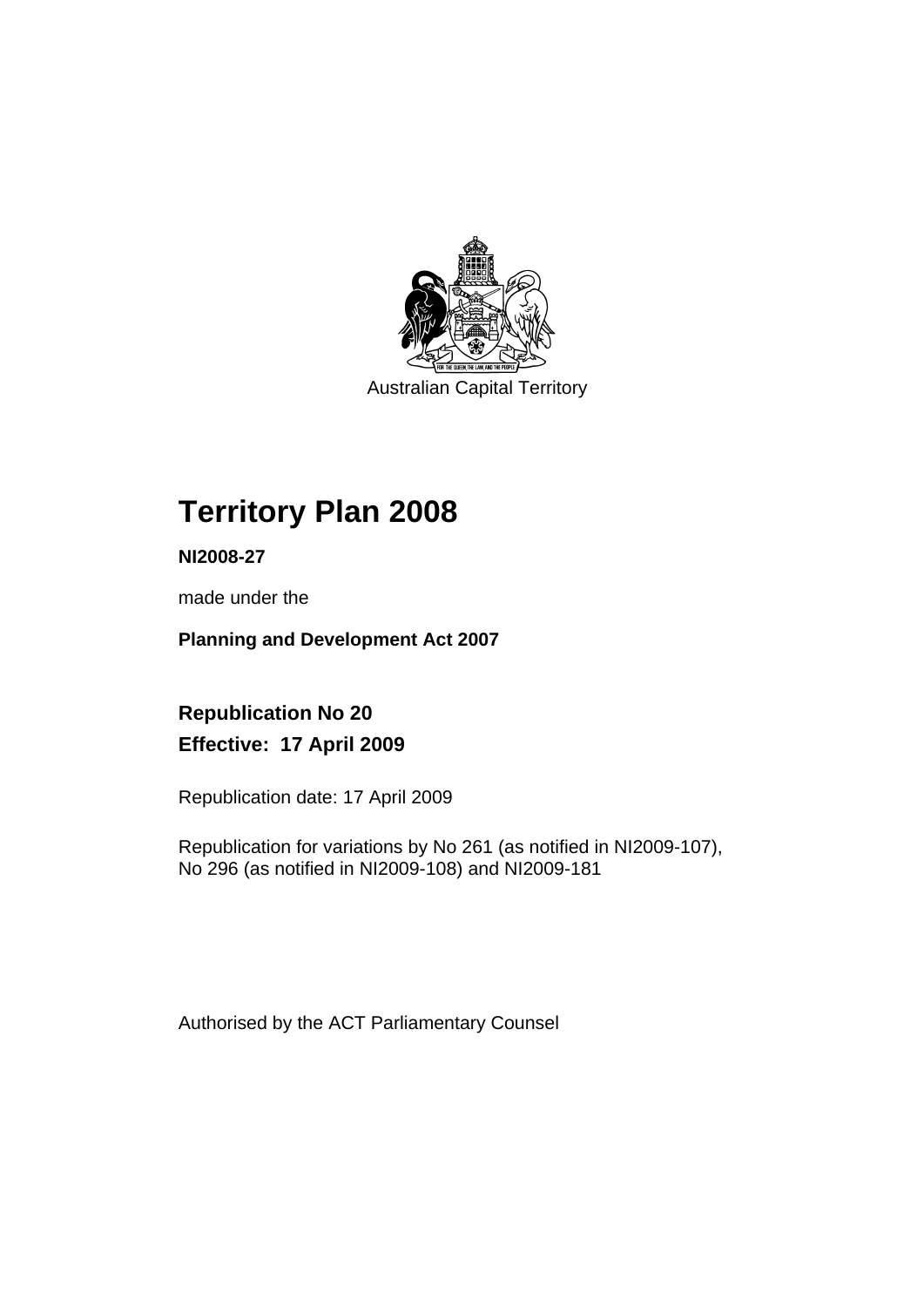1 About the endnotes

# **Endnotes**

# **1 About the endnotes**

Amending and modifying laws are annotated in the legislation history and the amendment history. Current modifications are not included in the republished law but are set out in the endnotes.

Not all editorial amendments made under the *Legislation Act 2001*, part 11.3 are annotated in the amendment history. Full details of any amendments can be obtained from the Parliamentary Counsel's Office.

This republication includes amendments made under part 11.3.

Uncommenced amending laws and expiries are listed in the legislation history and the amendment history. These details are underlined. Uncommenced provisions and amendments are not included in the republished law but are set out in the last endnote.

If all the provisions of the law have been renumbered, a table of renumbered provisions gives details of previous and current numbering.

The endnotes also include a table of earlier republications.

# **2 Abbreviation key**

| $am = amended$                               | $ord = ordinance$                   |
|----------------------------------------------|-------------------------------------|
| $amdt = amendment$                           | $orig = original$                   |
| $ch = chapter$                               | $par = paragraph/subpare$           |
| $def = definition$                           | $pres = present$                    |
| $dict = dictionary$                          | $prev = previous$                   |
| disallowed = disallowed by the Legislative   | $(\text{prev}) = \text{previously}$ |
| Assembly                                     | $pt = part$                         |
| $div = division$                             | $r =$ Item/subItem                  |
| $exp = expires/expired$                      | $renum = renumbered$                |
| $Gaz = gazette$                              | $reloc = relocated$                 |
| $hdg =$ heading                              | $R[X]$ = Republication No           |
| $IA = Interpretation Act 1967$               | $RI = reissue$                      |
| ins = inserted/added                         | $s = section/subsection$            |
| $LA =$ Legislation Act 2001                  | $sch = schedule$                    |
| $LR =$ legislation register                  | $sdiv = subdivision$                |
| $LRA =$ Legislation (Republication) Act 1996 | $sub =$ substituted                 |
| $mod = modified/modification$                | $SL = Subordinate$ Law              |
| $o = order$                                  | underlining $=$ whole or pa         |
| $om = omitted/repealed$                      | or to be ex                         |

bparagraph or part not commenced be expired

page 2 Territory Plan 2008 Effective: 17/04/09

R20 17/04/09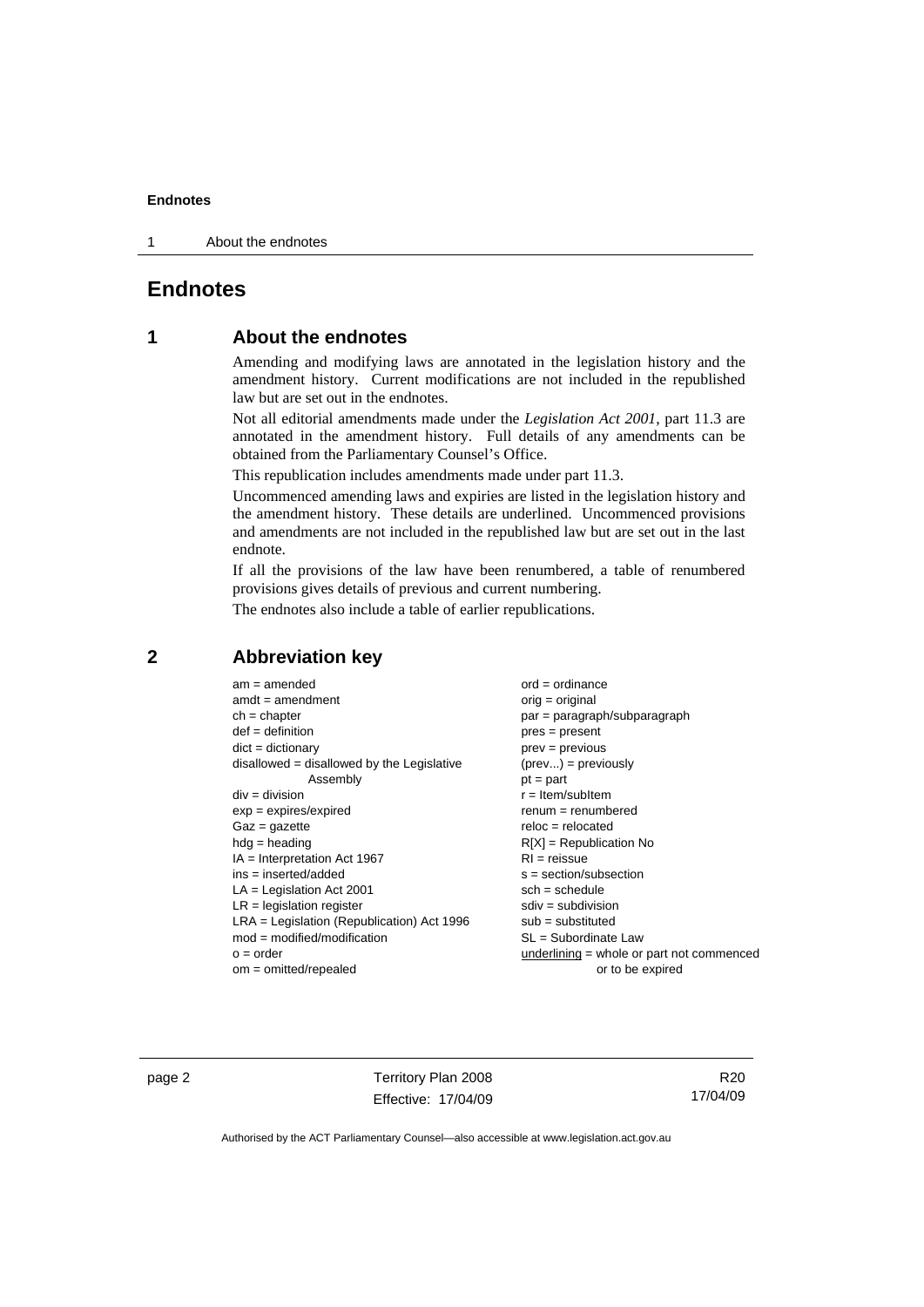# **3 Legislation history**

### **Territory Plan 2008 NI2008-27**

notified LR 13 February 2008 commenced 31 March 2008 (see Planning and Development Act 2007 s 432 (3) (a))

as amended by

#### **Variation to the Territory Plan No 285**

(as notified in Planning and Development (Plan Variation No 285) Notice 2008 NI2008-123) commenced 18 April 2008 (CN2008-4)

# **Planning and Development (Technical Plan Variation—Forde) Notice 2008 NI2008-201**

notified LR 5 June 2008 commenced 6 June 2008 (LA s 73 (2) (a))

#### **Variation to the Territory Plan No 293**

(as notified in Planning and Development (Plan Variation No 293) Notice 2008 NI2008-219) commenced 15 August 2008 (CN2008-11)

# **Planning and Development (Technical Plan Variation—Residential and Commercial Zones Codes) Notice 2008 NI2008-289**

notified LR 10 July 2008 commenced 11 July 2008 (LA s 73 (2) (a))

#### **Planning and Development (Technical Plan Variation—Error Variation) Notice 2008 NI2008-290**

notified LR 10 July 2008 commenced 11 July 2008 (LA s 73 (2) (a))

# **Planning and Development (Technical Plan Variation—Boundary Changes) Notice 2008 NI2008-298**

notified LR 31 July 2008 commenced 1 August 2008 (LA s 73 (2) (a))

# **Planning and Development (Technical Plan Variation—Dunlop) Notice 2008 NI2008-328**

notified LR 14 August 2008 commenced 15 August 2008 (LA s 73 (2) (a))

R20 17/04/09 Territory Plan 2008 Effective: 17/04/09 page 3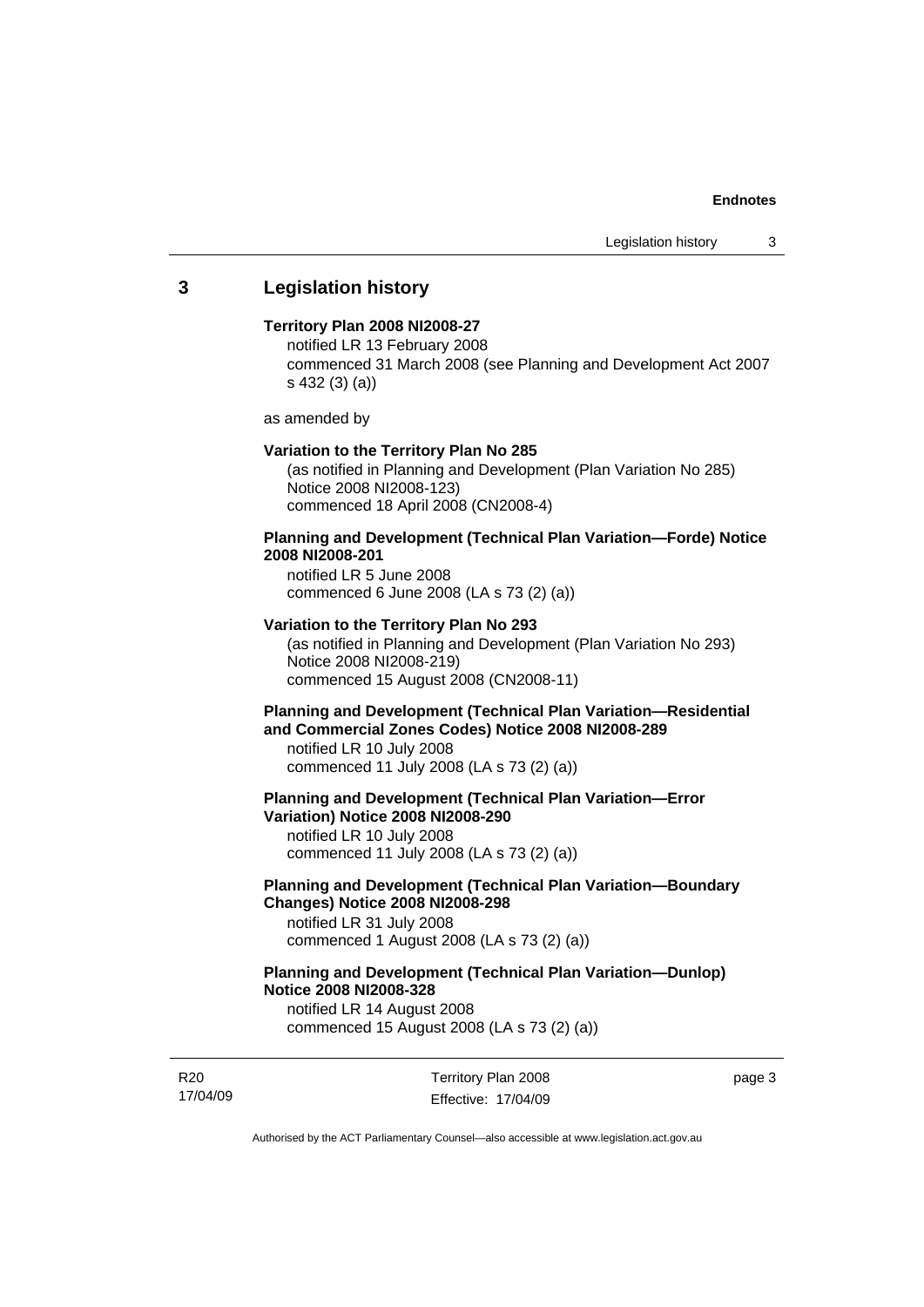3 Legislation history

### **Planning and Development (Technical Plan Variation—Watson) Notice 2008 NI2008-336**  notified LR 14 August 2008

commenced 15 August 2008 (LA s 73 (2) (a))

#### **Variation to the Territory Plan No 289**

(as notified in Planning and Development (Plan Variation No 289) Notice 2008 NI2008-339) commenced 5 September 2008 (CN2008-14)

#### **Variation to the Territory Plan No 281**

(as notified in Planning and Development (Plan Variation No 281) Notice 2008 NI2008-352) commenced 12 December 2008 (CN2008-16)

#### **Planning and Development (Technical Plan Variation—Residential Zones Codes) Notice 2008 NI2008-358**

notified LR 28 August 2008 commenced 29 August 2008 (LA s 73 (2) (a))

#### **Planning and Development (Technical Plan Variation—Franklin) Notice 2008 NI2008-499**

notified LR 30 October 2008 commenced 31 October 2008 (LA s 73 (2) (a))

# **Planning and Development (Technical Plan Variation—Gungahlin) Notice 2008 NI2008-516**

notified LR 6 November 2008 commenced 7 November 2008 (LA s 73 (2) (a))

# **Planning and Development (Technical Plan Variation—Error Variation) Notice 2008 (No 2) NI2008-541**

notified LR 20 November 2008 commenced 21 November 2008 (LA s 73 (2) (a))

# **Planning and Development (Technical Plan Variation—Residential Zones Code) Notice 2008 (No 2) NI2008-542**

notified LR 20 November 2008 commenced 21 November 2008 (LA s 73 (2) (a))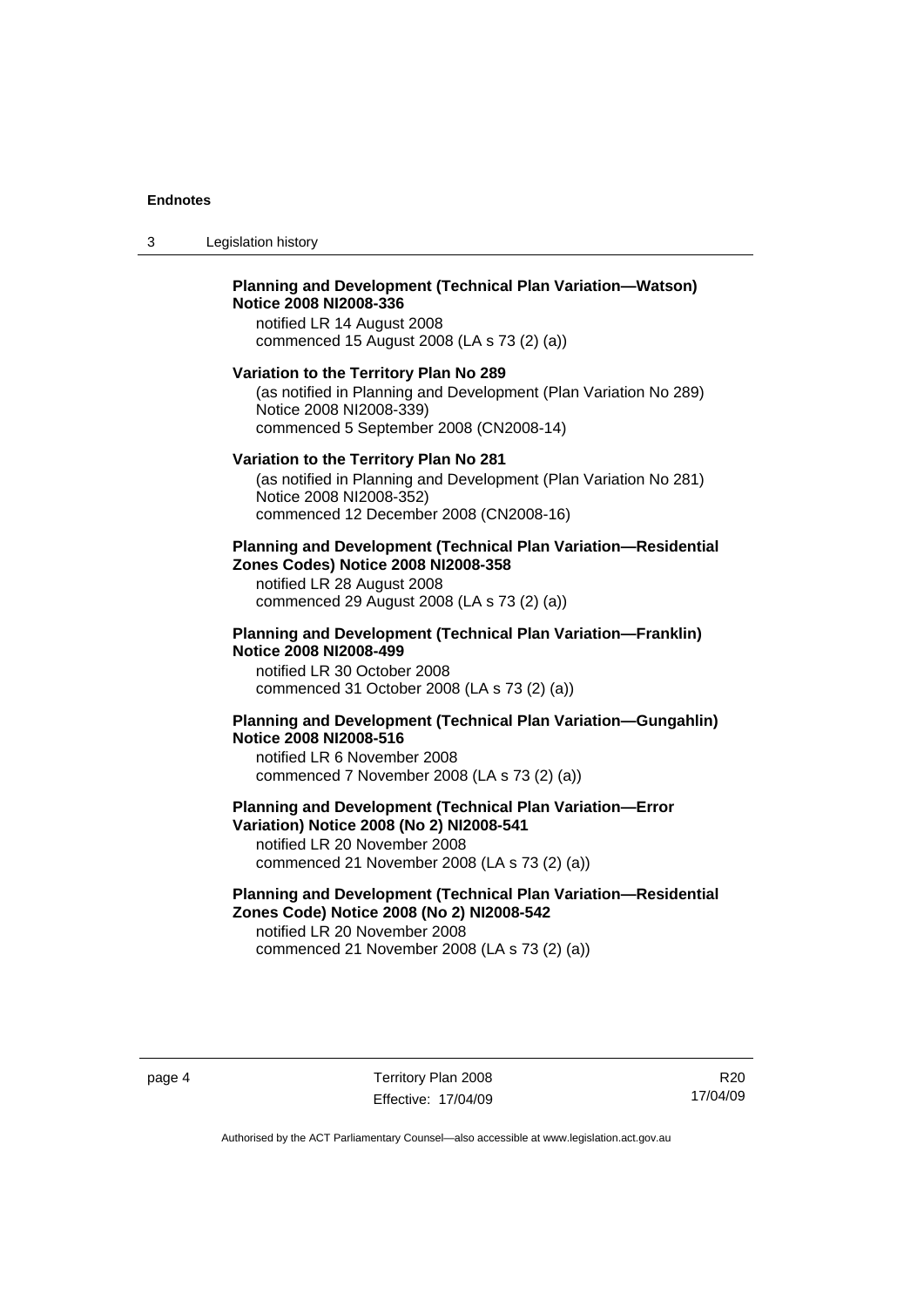#### **Planning and Development (Technical Plan Variation—Error Variation) Notice 2008 (No 3) NI2008-590**  notified LR 18 December 2008

commenced 19 December 2008 (LA s 73 (2) (a))

# **Planning and Development (Technical Plan Variation—Belconnen District) Notice 2009 NI2009-6**

notified LR 8 January 2009 commenced 9 January 2009 (LA s 73 (2) (a))

## **Planning and Development (Technical Plan Variation—Macgregor) Notice 2009 NI2009-17**

notified LR 15 January 2009 commenced 16 January 2009 (LA s 73 (2) (a))

# **Planning and Development (Technical Plan Variation—Error Variation) Notice 2009 NI2009-37**

notified LR 5 February 2009 commenced 6 February 2009 (LA s 73 (2) (a))

#### **Planning and Development (Technical Plan Variation—Residential Zones Code) Notice 2009 NI2009-38**

notified LR 5 February 2009 commenced 6 February 2009 (LA s 73 (2) (a))

# **Planning and Development (Technical Plan Variation—Boundary Changes) Notice 2009 NI2009-59**

notified LR 12 February 2009 commenced 13 February 2009 (LA s 73 (2) (a))

# **Planning and Development (Technical Plan Variation—Forde) Notice 2009 NI2009-70**

notified LR 26 February 2009 commenced 27 February 2009 (LA s 73 (2) (a))

# **Planning and Development (Technical Plan Variation—Error Variation) Notice 2009 (No 2) NI2009-99**

notified LR 19 March 2009 commenced 20 March 2009 (LA s 73 (2) (a))

R20 17/04/09 Territory Plan 2008 Effective: 17/04/09 page 5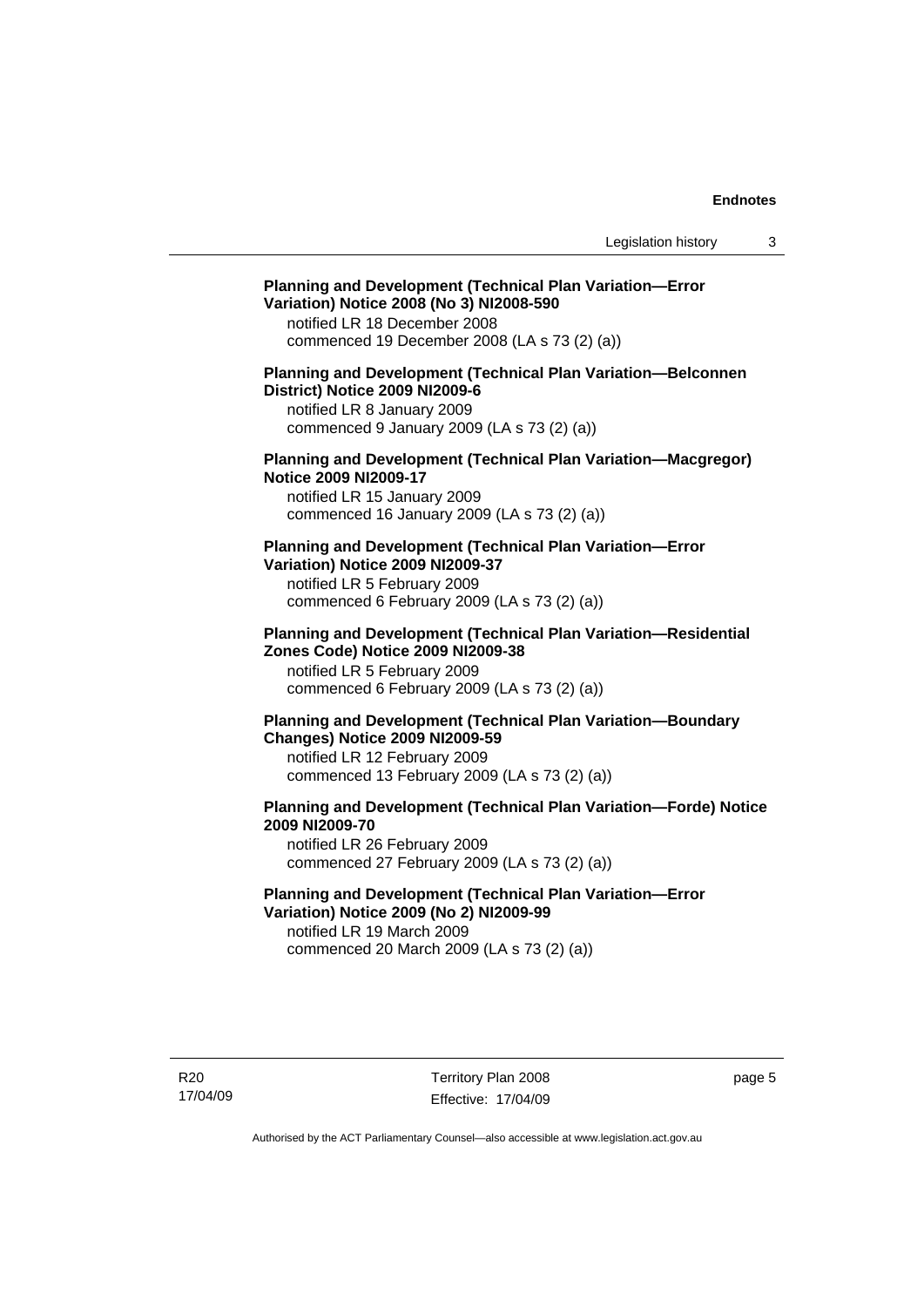4 Amendment history

# **Variation to the Territory Plan No 261**

(as notified in Planning and Development (Plan Variation No 261) Notice 2009 NI2009-107) commenced 17 April 2009 (CN2008-10)

**Variation to the Territory Plan No 296** 

(as notified in Planning and Development (Plan Variation No 296) Notice 2009 NI2009-108) commenced 17 April 2009 (CN2008-9)

#### **Planning and Development (Technical Plan Variation—Gungahlin) Notice 2009 NI2009-181**

notified LR 16 April 2009 commenced 17 April 2009 (LA s 73 (2) (a))

# **4 Amendment history**

#### **Maps**

| reloc NI2008-590 R13      |                                                                                                                                                                                                              |
|---------------------------|--------------------------------------------------------------------------------------------------------------------------------------------------------------------------------------------------------------|
| <b>Australian Capital</b> |                                                                                                                                                                                                              |
| Territory                 | sub NI2008-201: NI2008-290: NI2008-298: NI2008-328:<br>NI2008-336: variation No 289: NI2008-499: NI2008-516:<br>variation No 281; NI2009-6; NI2009-17; NI2009-59;<br>NI2009-70; variation No 261; NI2009-181 |
| <b>Belconnen</b>          | sub NI2008-298; NI2008-328; variation No 289; variation<br>No 281: NI2009-6: NI2009-17: NI2009-59                                                                                                            |
| Canberra Central          |                                                                                                                                                                                                              |
| <b>District</b>           | sub NI2008-336; variation No 281; NI2009-59; variation<br>No 261                                                                                                                                             |
| Gungahlin                 | sub NI2008-201; NI2008-336; NI2008-499; NI2008-516;<br>NI2009-59: NI2009-70: NI2009-181                                                                                                                      |
| Molonglo                  | sub NI2009-6                                                                                                                                                                                                 |
| Woden Valley and          |                                                                                                                                                                                                              |
| <b>Weston Creek</b>       | sub NI2008-290; variation No 281; NI2009-6                                                                                                                                                                   |

| 3.1 |                              | RZ1 - RZ5 Objectives and Development Tables |  |
|-----|------------------------------|---------------------------------------------|--|
|     | RZ1 – Suburban Zone          |                                             |  |
|     | Minimum Assessment Track     |                                             |  |
|     | Merit                        | am NI2009-37                                |  |
|     | Prohibited Development table |                                             |  |

am NI2008-541

page 6 Territory Plan 2008 Effective: 17/04/09

R20 17/04/09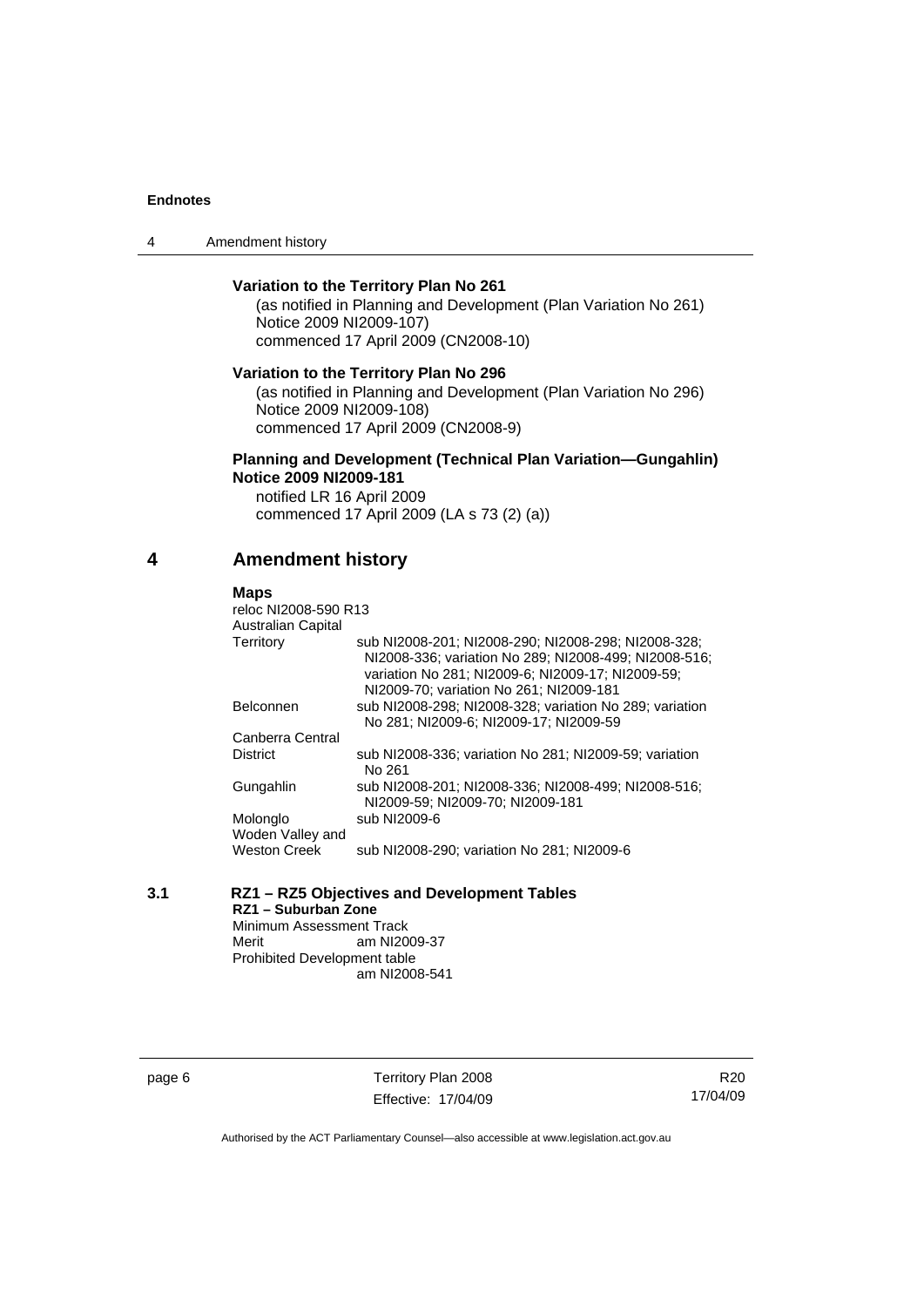#### **RZ2 – Suburban Core Zone**

Minimum Assessment Track Merit am NI2009-37 Prohibited Development table am NI2008-541

# **RZ3 – Urban Residential Zone**

Minimum Assessment Track Merit am NI2009-37 Prohibited Development table am NI2008-541

#### **RZ4 – Medium Density Residential Zone**

Minimum Assessment Track Merit am NI2009-37 Prohibited Development table am NI2008-541

#### **RZ5 – High Density Residential Zone**

Minimum Assessment Track<br>Merit am NI20 am NI2008-590; NI2009-37 Prohibited Development table am NI2008-541

#### **3.2 Residential Zones – Single Dwelling Housing Development Code**  am NI2008-542; NI2009-38

#### **Part A(1) – RZ1 – Suburban Zone**

| Element 1                      |                |
|--------------------------------|----------------|
| Item 1.1 hdg                   | sub NI2008-289 |
| R <sub>1</sub> .C <sub>1</sub> | sub NI2008-289 |
| Element 2                      |                |
| Item $2.1$                     | sub NI2008-542 |

#### **Part A(2) – RZ2 – Suburban Core Zone**

| Element 2    |                |
|--------------|----------------|
| Item $2.1$   | sub NI2008-542 |
| Item 2.3 hdg | sub NI2008-289 |
| Item $2.3$   | sub NI2008-542 |
| R6A. C6A     | ins NI2008-289 |
| Element 4    |                |
| Item 4.1     | sub NI2008-542 |
|              |                |

#### **Part A(3) – RZ3 – Urban Residential Zone**  Element 2<br>Item 2.1 sub NI2008-542

R20 17/04/09 Territory Plan 2008 Effective: 17/04/09

page 7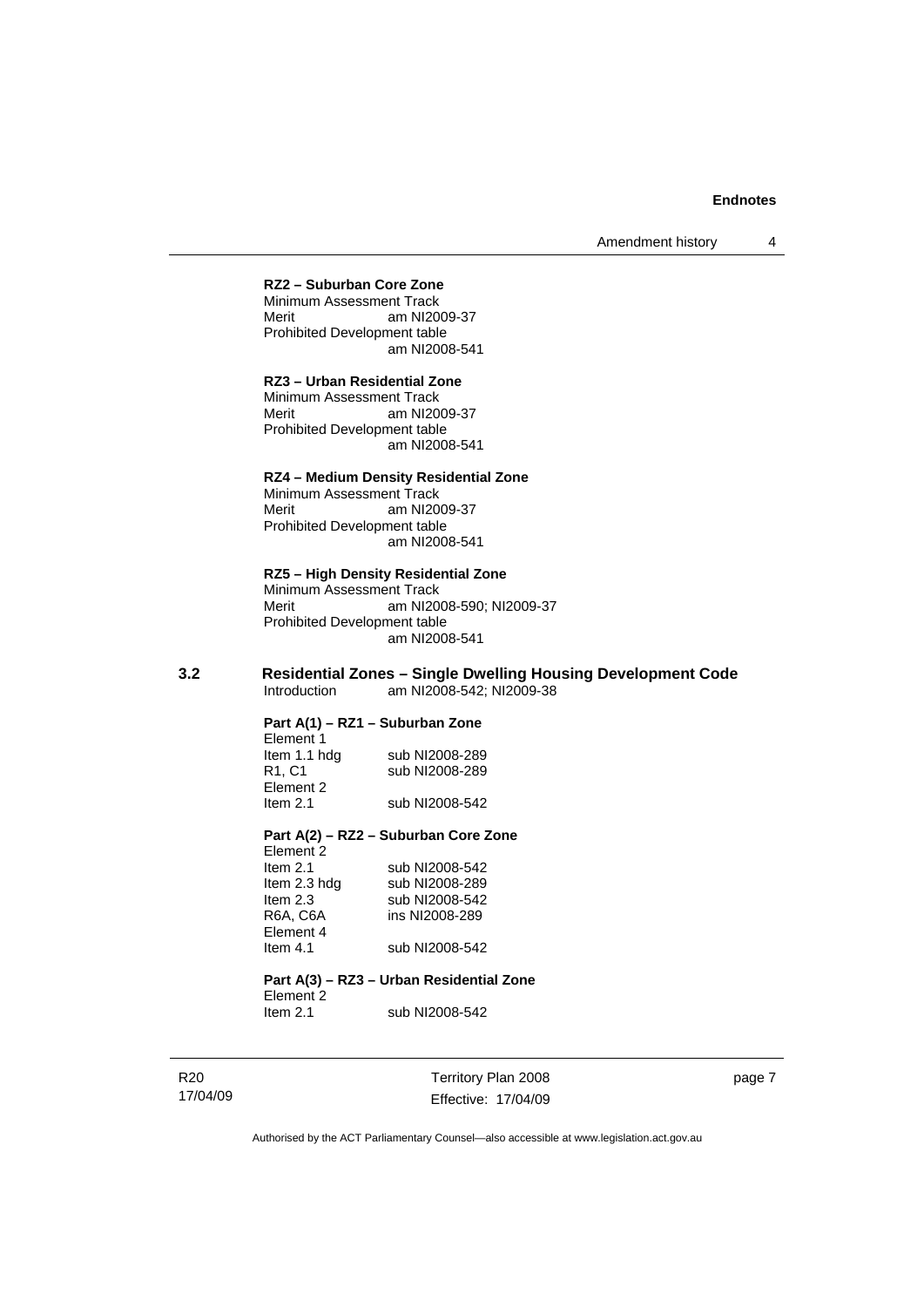4 Amendment history

| Part A(4) - RZ4 - Medium Density Residential Zone<br>Element 2 |                                                                  |  |  |
|----------------------------------------------------------------|------------------------------------------------------------------|--|--|
| Item $2.1$                                                     | sub NI2008-542                                                   |  |  |
| Element 1                                                      | <b>Part B - General Development Controls</b>                     |  |  |
| Item 1.1 hdg                                                   | sub NI2008-289                                                   |  |  |
| R14, C14                                                       | sub NI2008-289                                                   |  |  |
| Element 2<br>Item 2.1 hdg<br>R15, C15                          | om R <sub>16</sub><br>om NI2009-38                               |  |  |
| Item 2.2                                                       |                                                                  |  |  |
| C <sub>16</sub>                                                | sub NI2009-38                                                    |  |  |
| Item 2.3 hdg<br>R17, C17                                       | sub NI2008-289<br>sub NI2008-289                                 |  |  |
| Item 2.4 hdg                                                   | sub NI2008-289                                                   |  |  |
| R18, C18                                                       | sub NI2008-289                                                   |  |  |
| Element 6<br>Item $6.1$                                        |                                                                  |  |  |
| R21                                                            | am NI2008-290                                                    |  |  |
| Item $6.2$<br>R23, C23                                         | sub NI2008-542                                                   |  |  |
| Element 7                                                      |                                                                  |  |  |
| Item 7.1 hdg                                                   | sub NI2008-289                                                   |  |  |
| R26, C26                                                       | sub NI2008-289, NI2008-542                                       |  |  |
| Item 7.2 hdg                                                   | om NI2008-289                                                    |  |  |
| R27, C27                                                       | om NI2008-289                                                    |  |  |
| Item 7.3 hdg                                                   | sub NI2008-289                                                   |  |  |
|                                                                | renum as 7.2 NI2008-541<br>sub NI2008-289; NI2008-542; NI2009-38 |  |  |
| R28, C28                                                       |                                                                  |  |  |
|                                                                | <b>Part C - Development Type Controls</b>                        |  |  |
| Introduction                                                   | am NI2008-542                                                    |  |  |
| Element 2                                                      | Part C(1) - Single Dwelling Housing                              |  |  |
| Table 1                                                        | sub NI2008-290                                                   |  |  |
|                                                                | am NI2008-541                                                    |  |  |
| Table 2                                                        | sub NI2008-290                                                   |  |  |
| Table 3                                                        | am NI2008-541                                                    |  |  |
| Table 4, note                                                  | sub NI2008-542                                                   |  |  |
| Item 2.3 hdg                                                   | sub NI2008-542                                                   |  |  |
| R32, C32<br>Figure C1, C2, C3                                  | sub NI2008-542<br>am NI2008-290                                  |  |  |
|                                                                | sub NI2008-542                                                   |  |  |
|                                                                |                                                                  |  |  |

page 8 Territory Plan 2008 Effective: 17/04/09

R20 17/04/09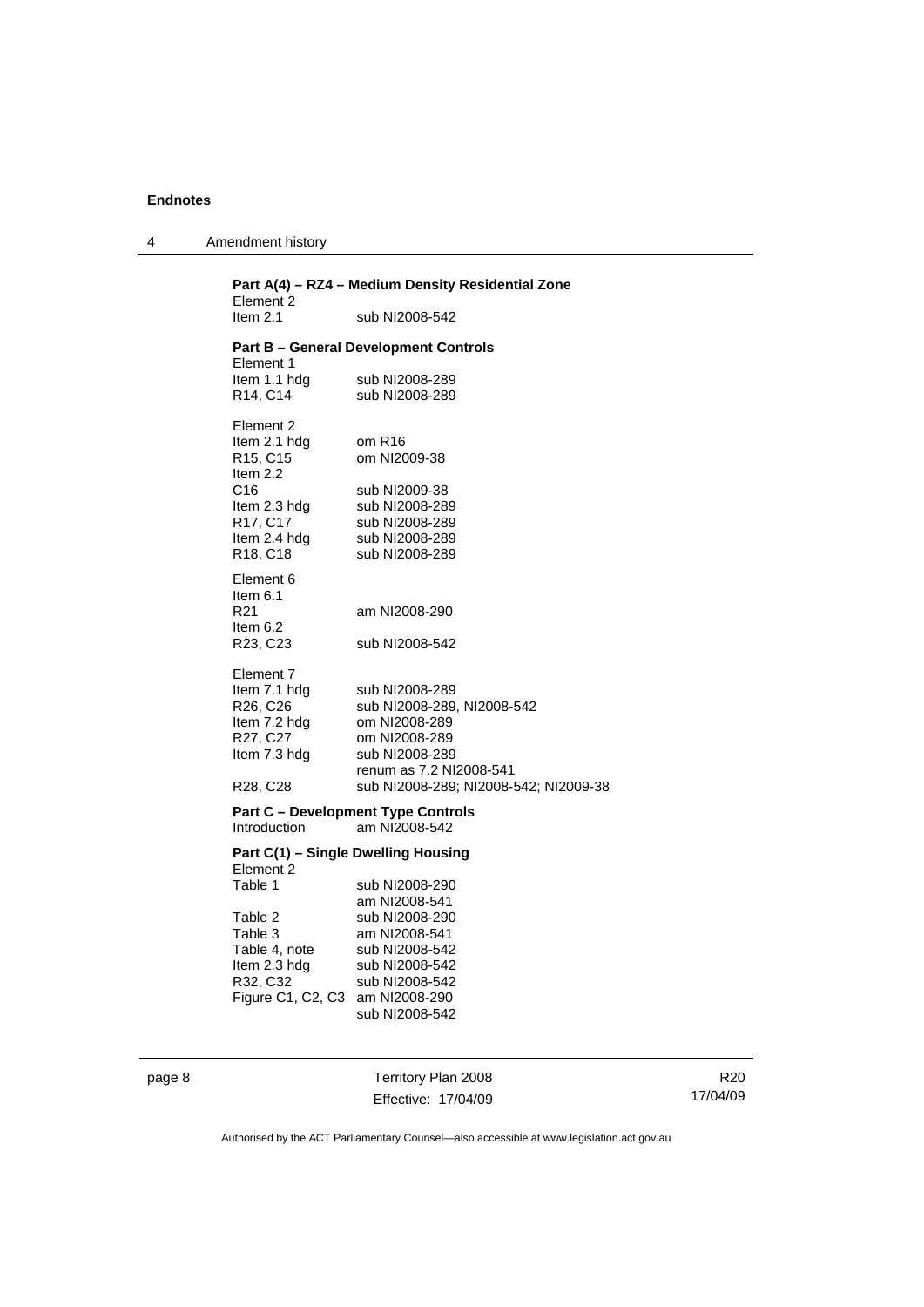Amendment history 4

| Item 2.4 hdg<br>R32A, C32A                                              | ins NI2009-38<br>ins NI2009-38                                                                                                                           |
|-------------------------------------------------------------------------|----------------------------------------------------------------------------------------------------------------------------------------------------------|
| Element 3<br>Item $3.2$<br>R36                                          | am NI2008-541                                                                                                                                            |
| Element 4<br>R40<br>R41<br>R 44, C44                                    | am NI2009-38<br>om NI2009-38<br>sub NI2008-289<br>am NI2009-38                                                                                           |
| Element 5<br>R49, C49                                                   | sub NI2008-289                                                                                                                                           |
| Element 6<br>Item 6.1 hdg<br>R <sub>51</sub>                            | sub NI2008-289<br>sub NI2008-289<br>am NI2008-541                                                                                                        |
| R <sub>52</sub><br>R <sub>53</sub>                                      | sub NI2008-289<br>sub NI2008-289<br>am NI2009-99                                                                                                         |
|                                                                         | Part C(2) - Single Dwelling Housing - Additional Controls for Deakin and<br><b>Forrest</b>                                                               |
| Element 2<br>Item 2.3 hdg<br>Item 2.4 hdg                               | am NI2008-290<br>am NI2008-290                                                                                                                           |
| hdg<br>Introduction<br>Element 2<br>R60<br>Item 2.2 hdg<br>Item 2.3 hdg | Part C(3) - Single Dwelling Housing - Compact Blocks in New Estates<br>sub NI2008-542<br>am NI2008-542<br>am NI2009-38<br>sub NI2009-38<br>am NI2008-290 |
| Element 4<br>Intent                                                     | am NI2008-541                                                                                                                                            |
| Element 6<br>Item $6.1$<br><b>R78</b><br>Element 7<br>R79               | am NI2008-541<br>sub NI2009-38                                                                                                                           |
| R80                                                                     | sub NI2009-38                                                                                                                                            |

R20

17/04/09

Territory Plan 2008 Effective: 17/04/09 page 9

Authorised by the ACT Parliamentary Counsel—also accessible at www.legislation.act.gov.au

sub NI2009-38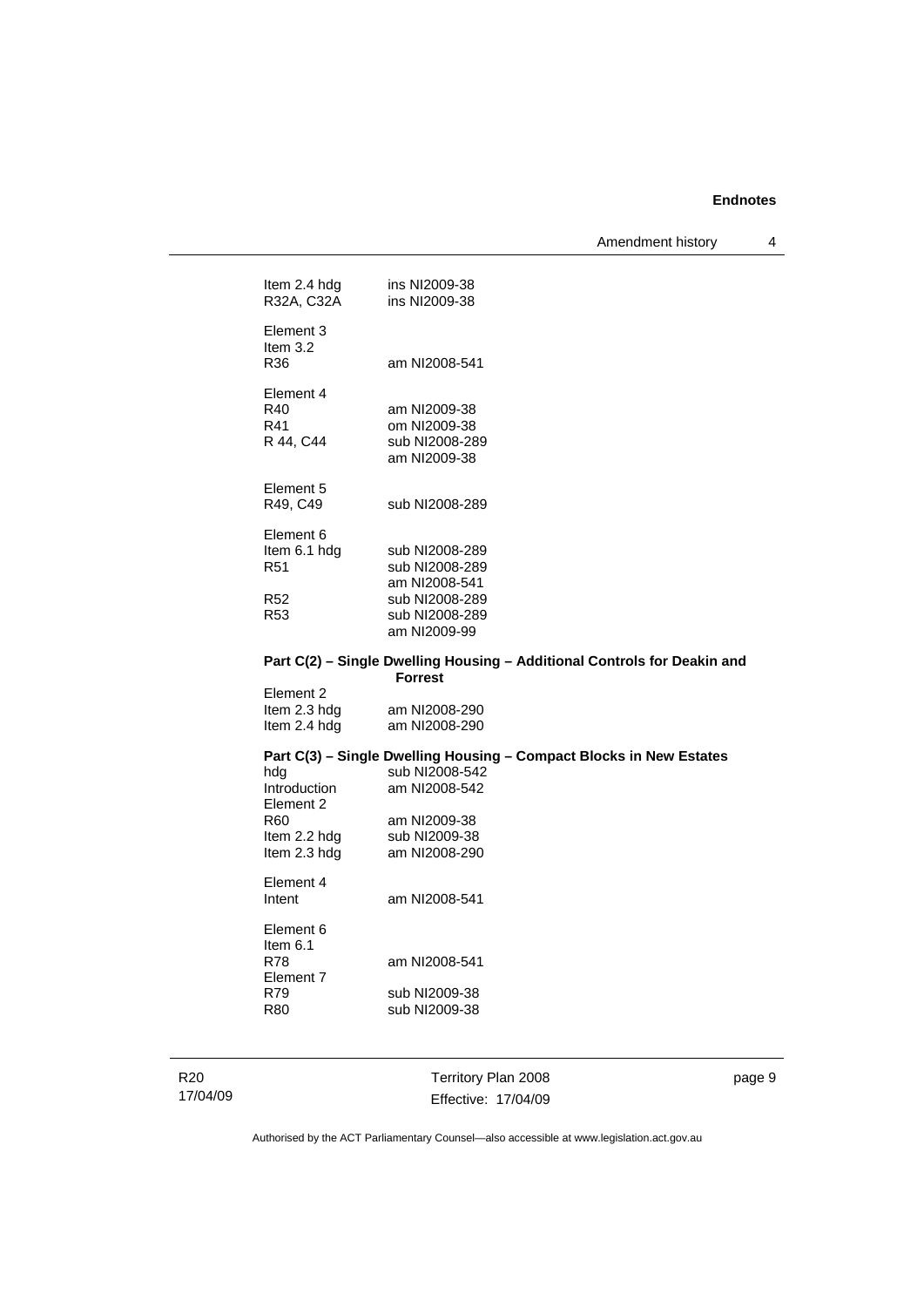| 4 | Amendment history |
|---|-------------------|
|---|-------------------|

| 3.3     | <b>Residential Zones - Multi Unit Housing Development Code</b><br>Part A(1) - RZ1 - Suburban Zone<br>Introduction<br>am NI2008-290 |                                                   |  |
|---------|------------------------------------------------------------------------------------------------------------------------------------|---------------------------------------------------|--|
|         |                                                                                                                                    |                                                   |  |
|         | Element 1                                                                                                                          |                                                   |  |
|         | Item 1.1 hdg                                                                                                                       | sub NI2008-289                                    |  |
|         | R <sub>1</sub> , C <sub>1</sub>                                                                                                    | sub NI2008-289                                    |  |
|         |                                                                                                                                    | am NI2009-38                                      |  |
|         | Item 1.2 hdg                                                                                                                       | sub NI2008-289                                    |  |
|         | R <sub>2</sub> , C <sub>2</sub>                                                                                                    | sub NI2008-289<br>am NI2009-38                    |  |
|         | Item $1.2$                                                                                                                         | sub NI2008-542                                    |  |
|         | Element 2                                                                                                                          |                                                   |  |
|         | Item 2.1 hdg                                                                                                                       | sub NI2009-38                                     |  |
|         | Item $2.1$                                                                                                                         | sub NI2008-542                                    |  |
|         | R <sub>5</sub>                                                                                                                     | am NI2008-590                                     |  |
|         | ltem 2.2                                                                                                                           | sub NI2008-542                                    |  |
|         | R8                                                                                                                                 | am NI2009-38                                      |  |
|         | R9                                                                                                                                 | am NI2009-38                                      |  |
|         | Figure A1 note                                                                                                                     | am NI2009-38                                      |  |
|         |                                                                                                                                    | Part A(2) - RZ2 - Suburban Core Zone              |  |
|         | Element 1                                                                                                                          |                                                   |  |
|         | Item 1.1 hdg                                                                                                                       | sub NI2008-289                                    |  |
|         | R <sub>10</sub> , C <sub>10</sub>                                                                                                  | sub NI2008-289                                    |  |
|         |                                                                                                                                    | am NI2009-38                                      |  |
|         | Item $1.1$                                                                                                                         | sub NI2008-542                                    |  |
|         | Item 1.3 hdg                                                                                                                       | sub NI2008-289                                    |  |
|         | R <sub>12</sub> , C <sub>12</sub>                                                                                                  | sub NI2008-289                                    |  |
|         | Item 2.1 hdg                                                                                                                       | sub NI2009-38                                     |  |
|         | Item $2.1$                                                                                                                         | sub NI2008-542                                    |  |
|         | R <sub>15</sub>                                                                                                                    | am NI2009-38                                      |  |
|         | R16                                                                                                                                | am NI2009-38                                      |  |
|         | Figure A2 note                                                                                                                     | am NI2009-38                                      |  |
|         | Element 4<br>R17                                                                                                                   | am NI2009-38                                      |  |
|         |                                                                                                                                    |                                                   |  |
|         | Element 2                                                                                                                          | Part A(3) - RZ3 - Urban Residential Zone          |  |
|         | Item 2.1 hdg                                                                                                                       | sub NI2009-38                                     |  |
|         | Item 2.1                                                                                                                           | sub NI2008-542                                    |  |
|         | R20                                                                                                                                | am NI2009-38                                      |  |
|         | Figure A3 note                                                                                                                     | am NI2009-38                                      |  |
|         | Element 2                                                                                                                          | Part A(4) - RZ4 - Medium Density Residential Zone |  |
|         | Item 2.1 hdg                                                                                                                       | sub NI2008-289                                    |  |
|         | R21, C21                                                                                                                           | sub NI2008-289                                    |  |
| page 10 |                                                                                                                                    | Territory Plan 2008                               |  |
|         |                                                                                                                                    | Effective: 17/04/09                               |  |
|         |                                                                                                                                    |                                                   |  |

R20 17/04/09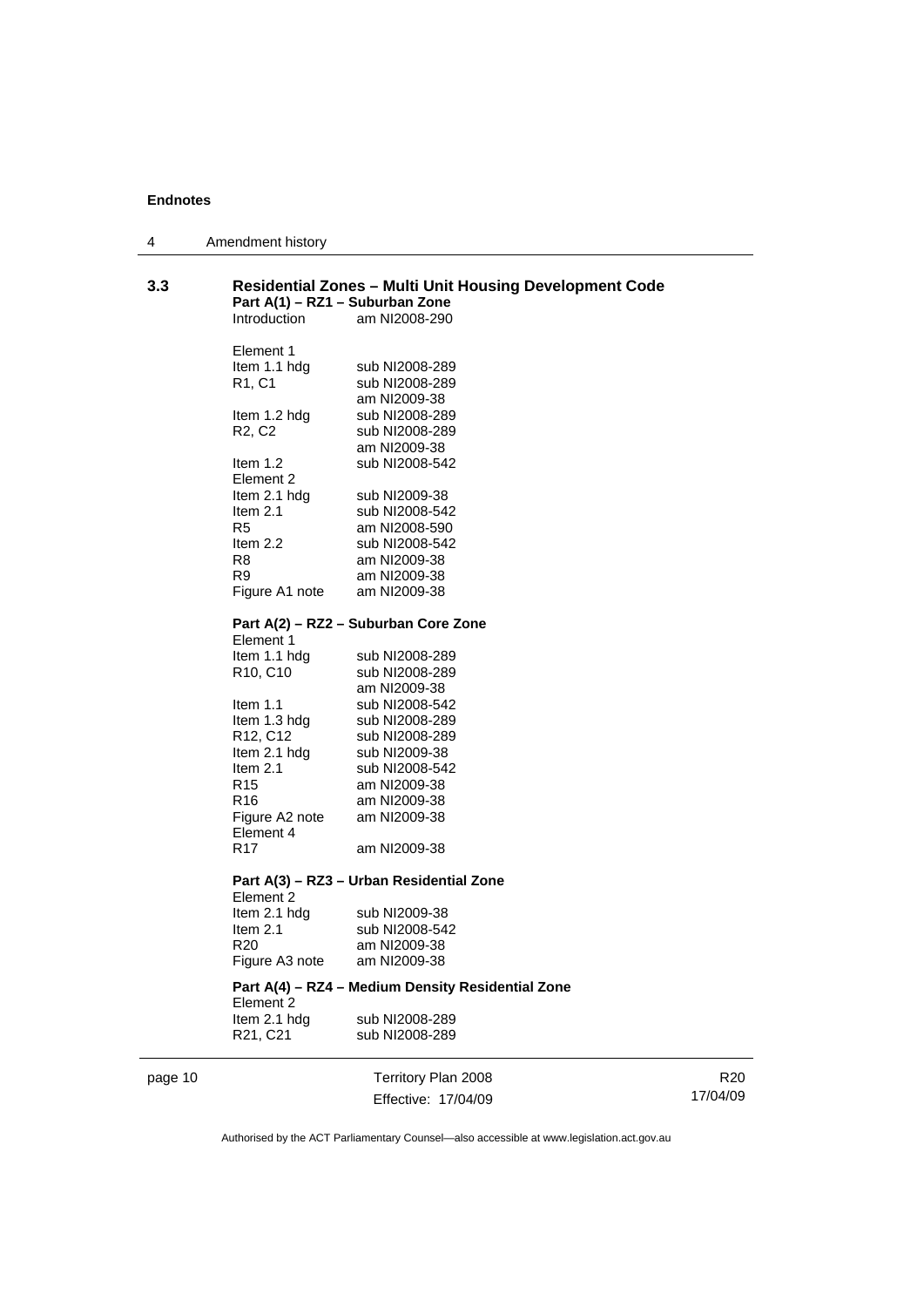| Item $2.1$               | sub NI2008-542                                  |
|--------------------------|-------------------------------------------------|
| Item 2.2 hdg             | sub NI2009-38                                   |
| R24                      | am NI2009-38                                    |
| Note                     | am NI2009-38                                    |
|                          | Part A(5) - RZ5 - High Density Residential Zone |
| Element 2                |                                                 |
| Item 2.1 hdg<br>R26, C26 | sub NI2008-289<br>sub NI2008-289                |
| R26A, C26A               | ins NI2008-289                                  |
| R27, C27                 | sub NI2008-289                                  |
|                          |                                                 |
|                          | <b>Part B - General Development Controls</b>    |
| Element 1                |                                                 |
| Item 1.1 hdg             | sub NI2008-289                                  |
| R28, C28                 | sub NI2008-289                                  |
|                          |                                                 |
| Element 2<br>C30         | sub NI2009-38                                   |
| Item 2.3 hdg             | sub NI2008-289                                  |
| R31, C31                 | sub NI2008-289                                  |
| Item 2.4 hdg             | sub NI2008-289                                  |
| R32, C32                 | sub NI2008-289                                  |
| Item 2.5 hdg             | sub NI2009-38                                   |
| C34                      | am NI2009-38                                    |
| Note                     | sub NI2009-38                                   |
|                          |                                                 |
| Element 6                |                                                 |
| Item 6.1                 |                                                 |
| R39                      | am NI2008-290                                   |
| Item 6.4 hdg             | sub NI2008-542                                  |
| R42, C42                 | sub NI2008-542                                  |
|                          | am NI2009-99                                    |
| Item 6.7                 |                                                 |
| R46                      | am NI2008-541                                   |
| Item 6.8                 | sub NI2008-542                                  |
| R47                      | am NI2008-290                                   |
| Item $6.9$               | sub NI2008-542                                  |
| Element 7                |                                                 |
| Item 7.1 hdg             | sub NI2008-289                                  |
| Item $7.1$               | sub NI2008-542                                  |
| R50, C50                 | sub NI2008-289                                  |
| Item 7.3 hdg             | sub NI2008-289                                  |
| R52, C52                 | sub NI2008-289                                  |
|                          |                                                 |
|                          | <b>Part C - Development Type Controls</b>       |

Introduction am NI2009-38

| R20      |
|----------|
| 17/04/09 |

Territory Plan 2008 Effective: 17/04/09 page 11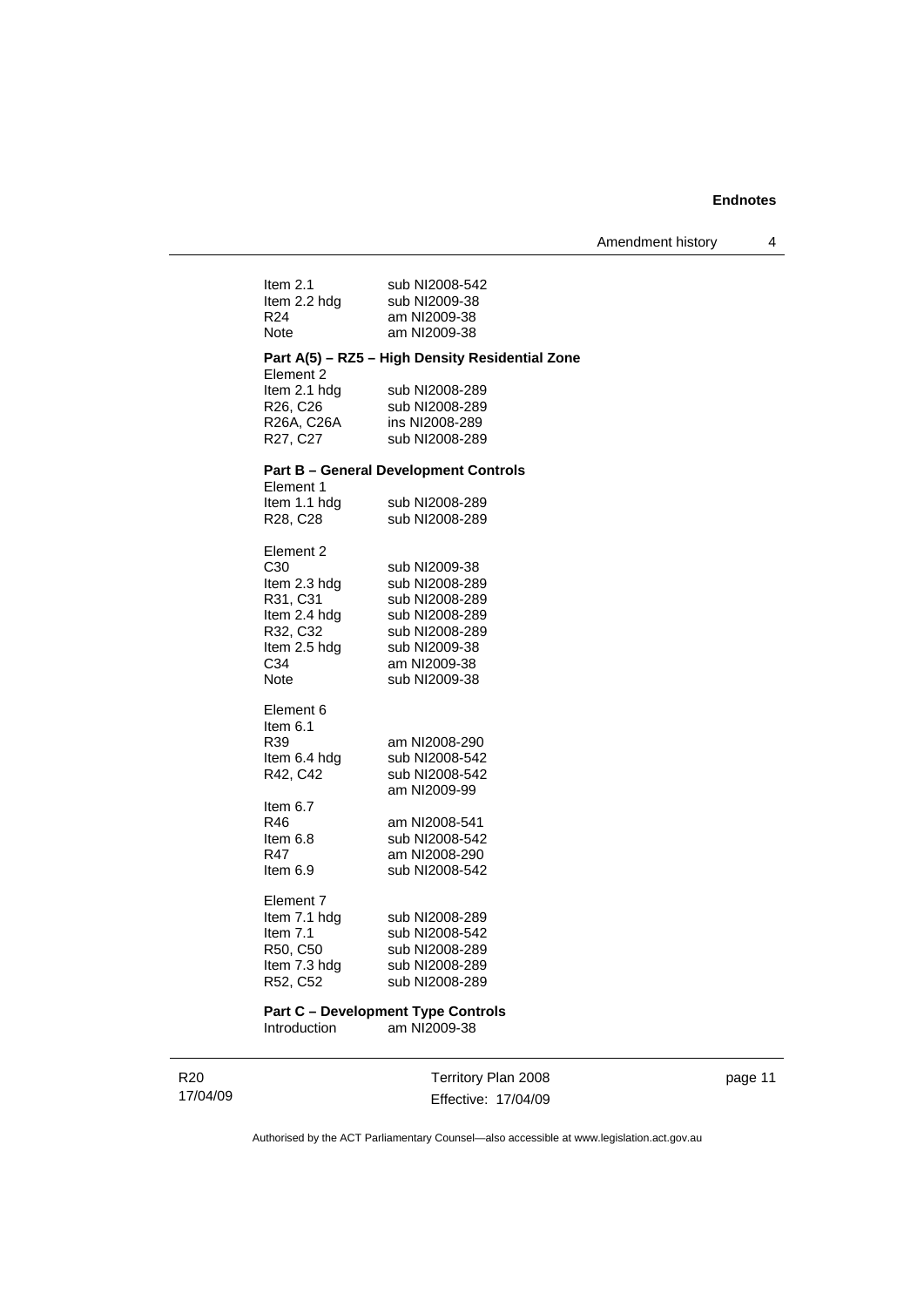| 4 | Amendment history |
|---|-------------------|
|---|-------------------|

### **Part C(1) – Multi Unit Housing**  Element 2<br>Table 1 sub NI2008-290 am NI2008-541<br>Table 2 sub NI2008-290 sub NI2008-290 am NI2008-541<br>Table 4, note sub NI2008-542 Table 4, note sub NI2008-542<br>Item 2.3 hdg sub NI2008-542 sub NI2008-542 R56, C56 sub NI2008-542 Figure C1 am NI2008-290 sub NI2008-542 Element 3 Item 3.3, R63 am NI2008-590; NI2009-38 R68, C68 sub NI2008-542 R69, C69 sub NI2008-542 Figure C1A ins NI2008-542 Element 4 Item  $4.1$ <br>R72 R72 am NI2008-541; NI2009-38 om NI2009-38 Item 4.2<br>R80, C80 R80, C80 om NI2008-289 sub NI2008-289 R81 am NI2009-99 R84, C84 sub NI2008-542 Element 5 Item 5.3 R88, C88 sub NI2008-289<br>R89, C89 sub NI2008-289 sub NI2008-289 R90, C90 sub NI2008-289 **Part C(2) – Multi Unit Housing**  Element 2 Item 2.2 hdg sub NI2008-541<br>Item 2.3 hdg sub NI2008-541 sub NI2008-541 **Part C(3) – Multi Unit Housing**  Element 2<br>Item 2.3 Item 2.3 sub NI2008-542<br>Item 2.4 sub NI2008-542 sub NI2008-542 Element 3 Item 3.4 R129 am NI2008-541

page 12 Territory Plan 2008 Effective: 17/04/09

R20 17/04/09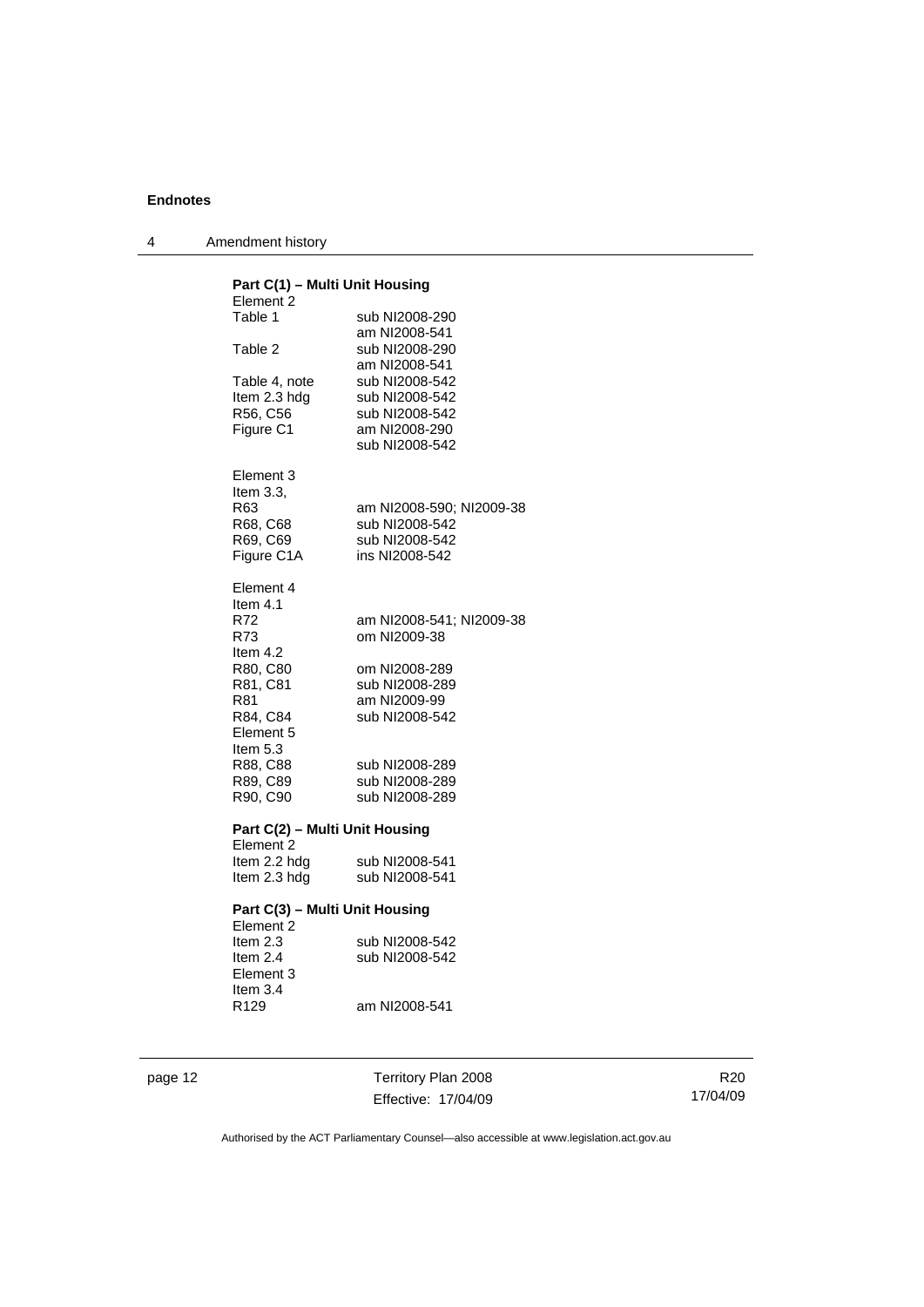# **Part D – Development Type Controls-Other forms of Residential Development and Non-Residential Development**  Element 1 Item 1.6<br>R260 sub NI2008-542 R261 sub N2008-542 **3.4 Inner North Precinct Code Part A – General Development Controls**  Element 2 Item 2.1 hdg sub NI2008-358<br>R3 sub NI2008-358 R3 sub NI2008-358<br>Item 2.3 hdg sub NI2008-358 Item 2.3 hdg sub NI2008-358<br>R6 sub NI2008-358 R6 sub NI2008-358<br>R7 sub NI2008-358

R7 sub NI2008-358<br>C11 sub NI2008-358 sub NI2008-358 Figure 1 sub NI2008-358<br>R13 sub NI2008-358 R13 sub NI2008-358<br>Item 2.5 hdg sub NI2008-541 sub NI2008-541

Element 3 Figure 2 sub NI2008-358 Item 3.2 hdg sub NI2008-358 R18 sub NI2008-358

#### **Part B – Control Plans**

Braddon sub NI2008-358

#### **Part C – Site Specific Controls**

| Part C (1) – Braddon |               |  |
|----------------------|---------------|--|
| Item 2.2 hdg         | om NI2008-358 |  |
| R <sub>25</sub>      | om NI2008-358 |  |
| Item 2.3 hdg         | om NI2008-358 |  |
| R26                  | om NI2008-358 |  |

#### **Part C (2) – Lyneham**

| om NI2008-358 |
|---------------|
| om NI2008-358 |
| om NI2008-358 |
| om NI2008-358 |
| om NI2008-358 |
| om NI2008-358 |
| om NI2008-358 |
| om NI2008-358 |
| om NI2008-358 |
| om NI2008-358 |
|               |

R20 17/04/09 Territory Plan 2008 Effective: 17/04/09 page 13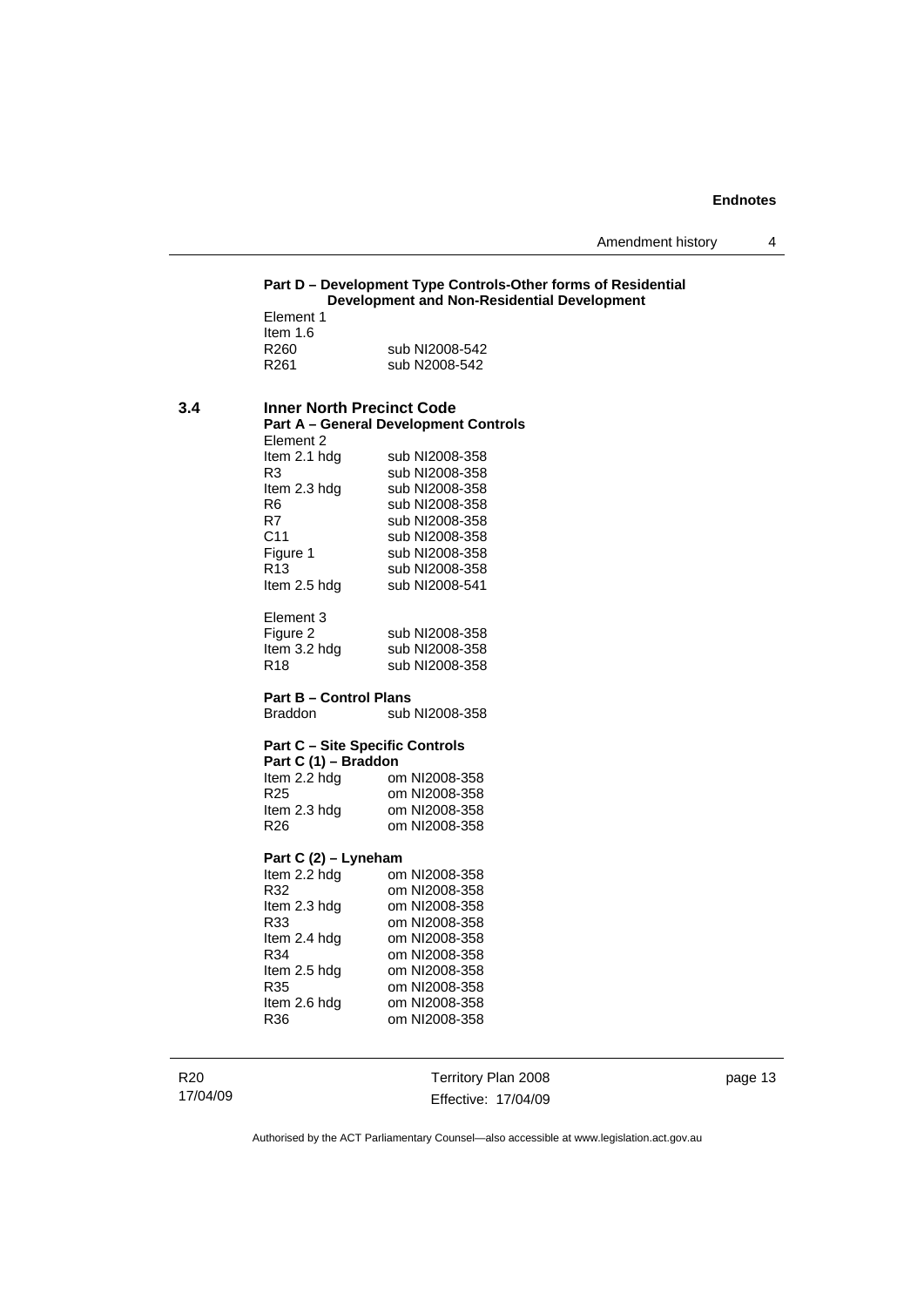4 Amendment history

| Item 2.7 hdg  | om NI2008-358 |
|---------------|---------------|
| R37           | om NI2008-358 |
| Item 2.8 hdg  | om NI2008-358 |
| R38           | om NI2008-358 |
| Item 2.9 hdg  | om NI2008-358 |
| R39           | om NI2008-358 |
| Item 2.10 hdg | om NI2008-358 |
| R40           | om NI2008-358 |
|               |               |

**Part C (4) – Turner** 

| sub NI2008-358 |
|----------------|
| sub NI2008-358 |
| ins NI2008-358 |
|                |

#### **4.1 CZ1 – CZ6 Objectives and Development Tables**

**CZ1 – Core Zone**  Minimum Assessment Track<br>Merit am NI20 am NI2009-37 Prohibited Development table am NI2008-541

**CZ2 – Business Zone** 

Minimum Assessment Track Merit am NI2009-37 Prohibited Development table am NI2008-541

#### **CZ3 – Services Zone**

Minimum Assessment Track Merit am NI2009-37 Prohibited Development table am NI2008-541

# **CZ4 – Local Centres Zone**

Minimum Assessment Track<br>Merit am varia am variation No 281; NI2009-37 Prohibited Development table am NI2008-541

#### **CZ5 – Mixed Use Zone**

Minimum Assessment Track Merit am NI2009-37 Prohibited Development table am NI2008-541

page 14 Territory Plan 2008 Effective: 17/04/09

R20 17/04/09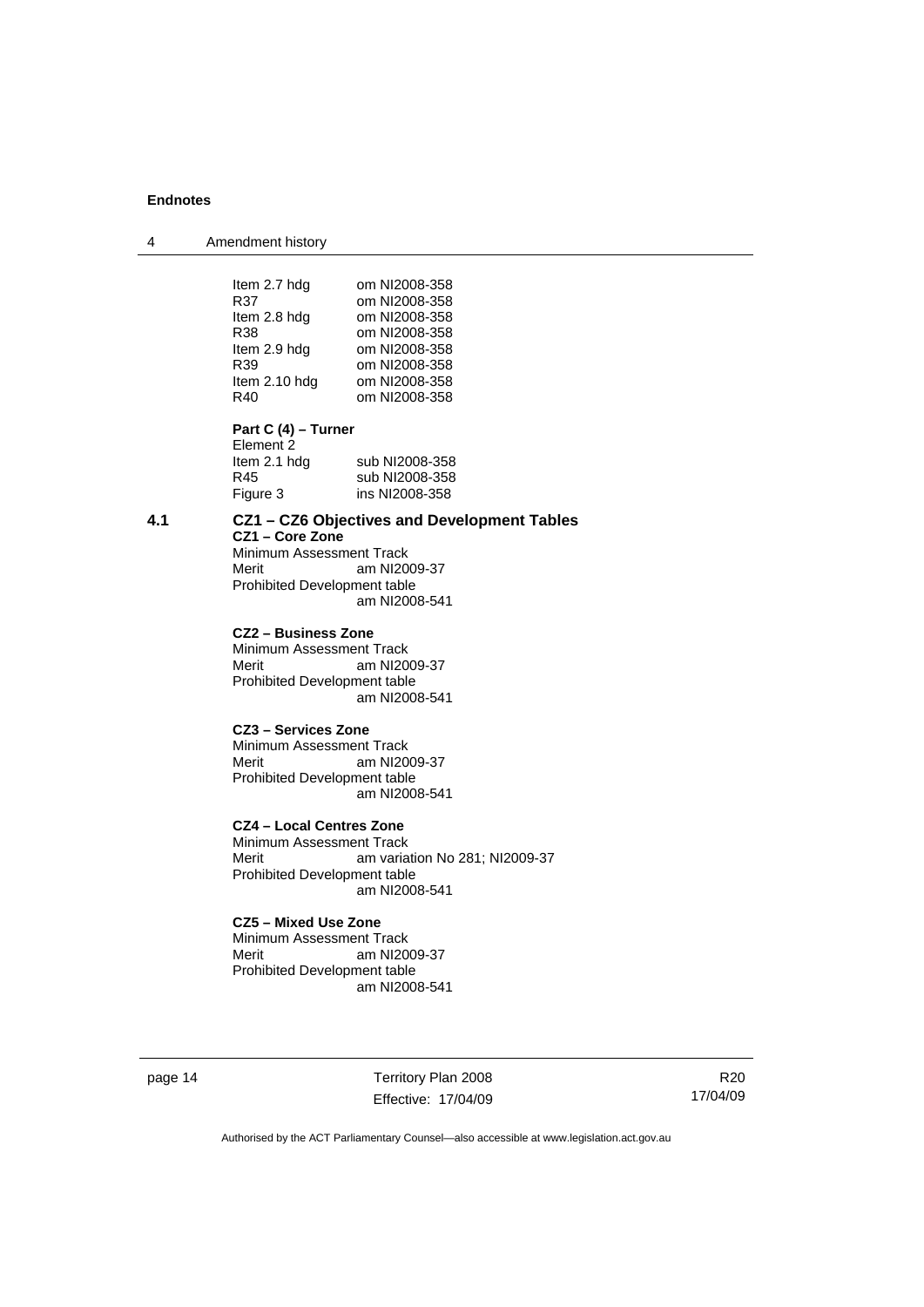Amendment history 4

**CZ6 – Leisure and Accommodation Zone** Minimum Assessment Track Merit **Am Variation No 293; NI2009-37** Prohibited Development table am NI2008-541 Fig 5<br>Narrabundah sub Variation No 293 **4.2 City Centre Precinct Code Part A (1) – City Centre – CZ1 Core Zone**  Element 2<br>R34 am NI2008-290 **Part A (3) – City Centre – CZ3 Services Zone – Braddon**  Element 1 Item 1.1 hdg sub NI2008-290<br>R41, C41 sub NI2008-290 sub NI2008-290 R42, C42 sub NI2008-290 R43, C43 sub NI2008-290<br>R44, C44 sub NI2008-290 R44, C44 sub NI2008-290<br>Figure A12 sub NI2008-290 sub NI2008-290 **Part B – General Development Controls**  Element 2 Item 2.3<br>C62 sub NI2009-38 Element 6 Item  $6.1$ <br>R83 am NI2008-541 Element 7 Item 7.1<br>R99 am NI2009-38 **4.3 Town Centres Precinct Code Part A – Town Centres – Overview Figure A1** sub variation No sub variation No 289 **Part A(3) – CZ3 Services Zone**  Element 3 Figure A5 sub variation No 289 **Part B – General Development Controls**  Element 1 Item 1.3<br>R61 am NI2008-541 Element 2 Item 2.3<br>C64 sub NI2009-38

R20 17/04/09 Territory Plan 2008 Effective: 17/04/09 page 15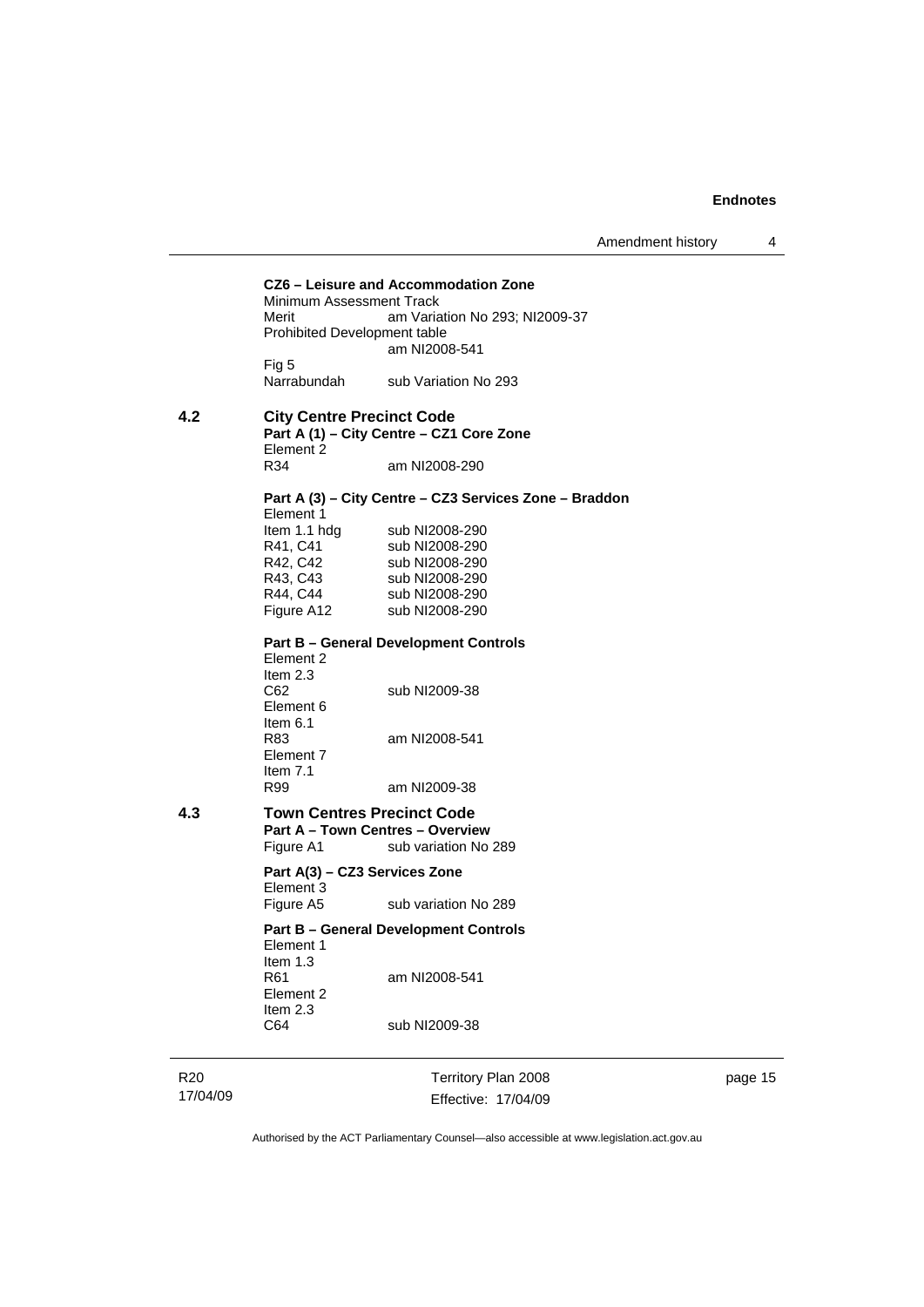| 4   | Amendment history                                                                |                                              |
|-----|----------------------------------------------------------------------------------|----------------------------------------------|
|     | Element 6<br>Item $6.1$<br>R83                                                   | am NI2008-541                                |
|     | Element 7<br>Item $7.1$<br>R99                                                   | am NI2009-38                                 |
| 4.4 | <b>Group Centres Precinct Code</b><br>Part A(2) - CZ2 Business Zone<br>Element 1 |                                              |
|     | Item $1.2$<br>R <sub>12</sub><br>Item $1.4$                                      | am NI2008-541                                |
|     | R <sub>15</sub>                                                                  | am NI2008-541                                |
|     | Element 1<br>Item $1.3$                                                          | <b>Part B - General Development Controls</b> |
|     | R34<br>Element 2<br>Item 2.3                                                     | am NI2008-541                                |
|     | C37<br>Element 6<br>Item 6.1                                                     | sub NI2009-38                                |
|     | <b>R57</b><br>Element 7                                                          | am NI2008-541                                |
|     | Item $7.1$<br>R71                                                                | am NI2009-38                                 |
| 4.5 | <b>Local Centres Precinct Code</b>                                               | <b>Part A - General Development Controls</b> |
|     | Element 1<br>Item $1.3$<br>R <sub>5</sub><br>Element 2                           | am NI2008-541                                |
|     | Item $2.5$<br>C13<br>Element 6                                                   | sub NI2009-38                                |
|     | Item $6.1$<br>R34<br>Element 7                                                   | am NI2008-541                                |
|     | Item $7.1$<br>R48                                                                | am NI2009-38                                 |

page 16 Territory Plan 2008 Effective: 17/04/09

R20 17/04/09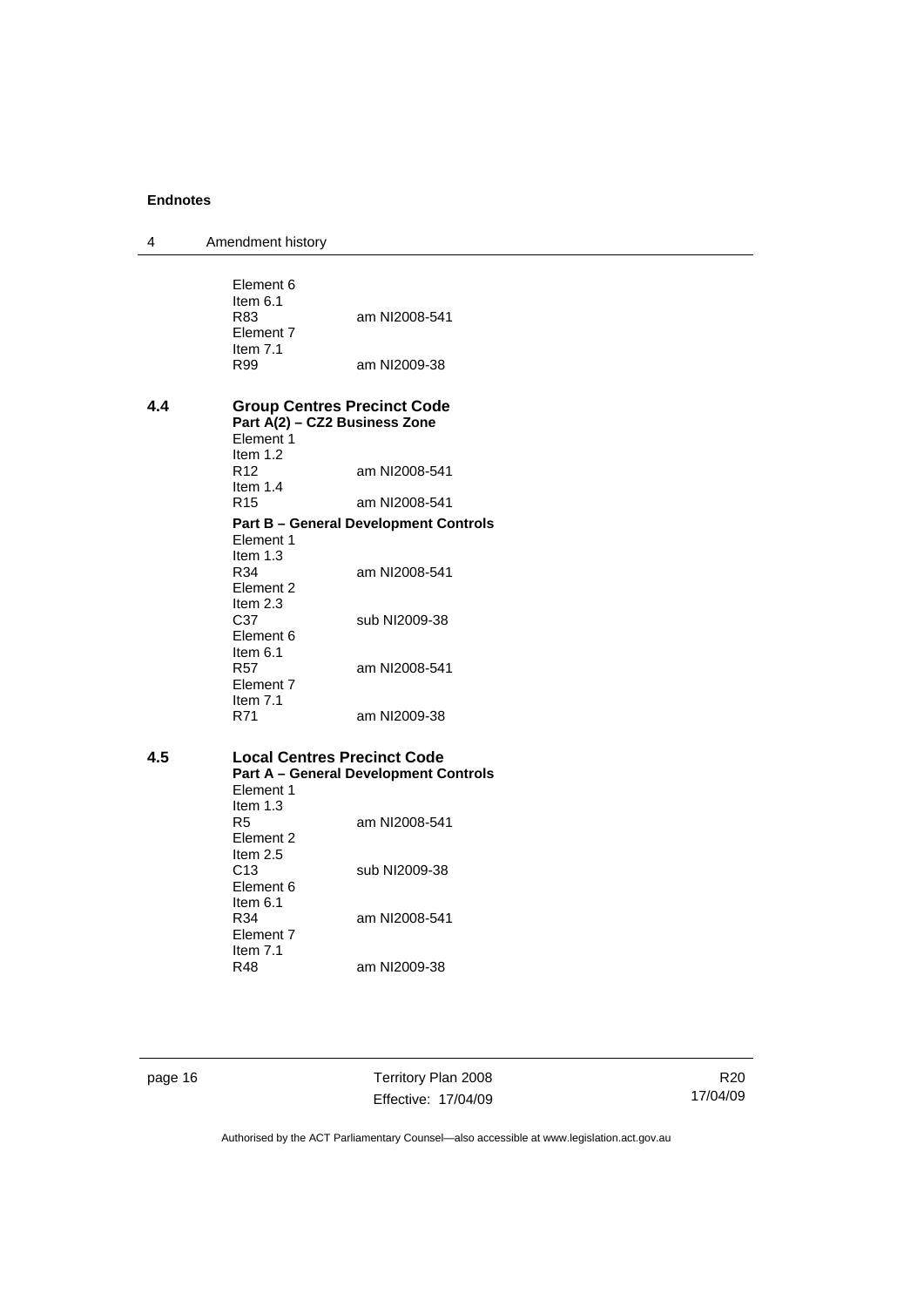Amendment history 4

| 4.6             | Element 1<br>Item $1.2$                                             | <b>CZ2 Office Areas Outside Centres Precinct Code</b><br><b>Part A - General Development Controls</b> |
|-----------------|---------------------------------------------------------------------|-------------------------------------------------------------------------------------------------------|
|                 | R4<br>Element 2<br>Item $2.5$                                       | am NI2008-541                                                                                         |
|                 | C8<br>Element 6<br>Item $6.1$                                       | sub NI2009-38                                                                                         |
|                 | R <sub>27</sub><br>Element 7<br>Item $7.1$                          | am NI2008-541                                                                                         |
|                 | R43                                                                 | am NI2009-38                                                                                          |
|                 | Element 1<br>Item $1.1$                                             | <b>Part B – General Development Controls</b>                                                          |
|                 | R53                                                                 | am NI2008-541                                                                                         |
| 4.7             | Element 1<br>Item $1.2$                                             | <b>CZ5 Mixed Use Zone Development Code</b><br><b>Part A - General Development Controls</b>            |
|                 | R <sub>3</sub> A, C <sub>3</sub> A<br>R4<br>Element 2<br>Item $2.4$ | ins Variation No 293<br>am NI2008-541                                                                 |
|                 | C <sub>8</sub><br>Element 6<br>Item 6.1                             | sub NI2009-38                                                                                         |
|                 | R <sub>27</sub><br>Element 7<br>Item $7.1$                          | am NI2008-541                                                                                         |
|                 | R43                                                                 | am NI2009-38                                                                                          |
| 4.8             | Element 1<br>Item $1.1$                                             | CZ6 Leisure and Accommodation Zone Development Code<br><b>Part A - General Development Controls</b>   |
|                 | R <sub>2</sub><br>Item $1.2$                                        | am NI2008-541                                                                                         |
|                 | R5<br>Element 2<br>Item 2.5                                         | am NI2008-541                                                                                         |
|                 | C10                                                                 | sub NI2009-38                                                                                         |
| R <sub>20</sub> |                                                                     | Territory Plan 2008                                                                                   |

17/04/09

Territory Plan 2008 Effective: 17/04/09 page 17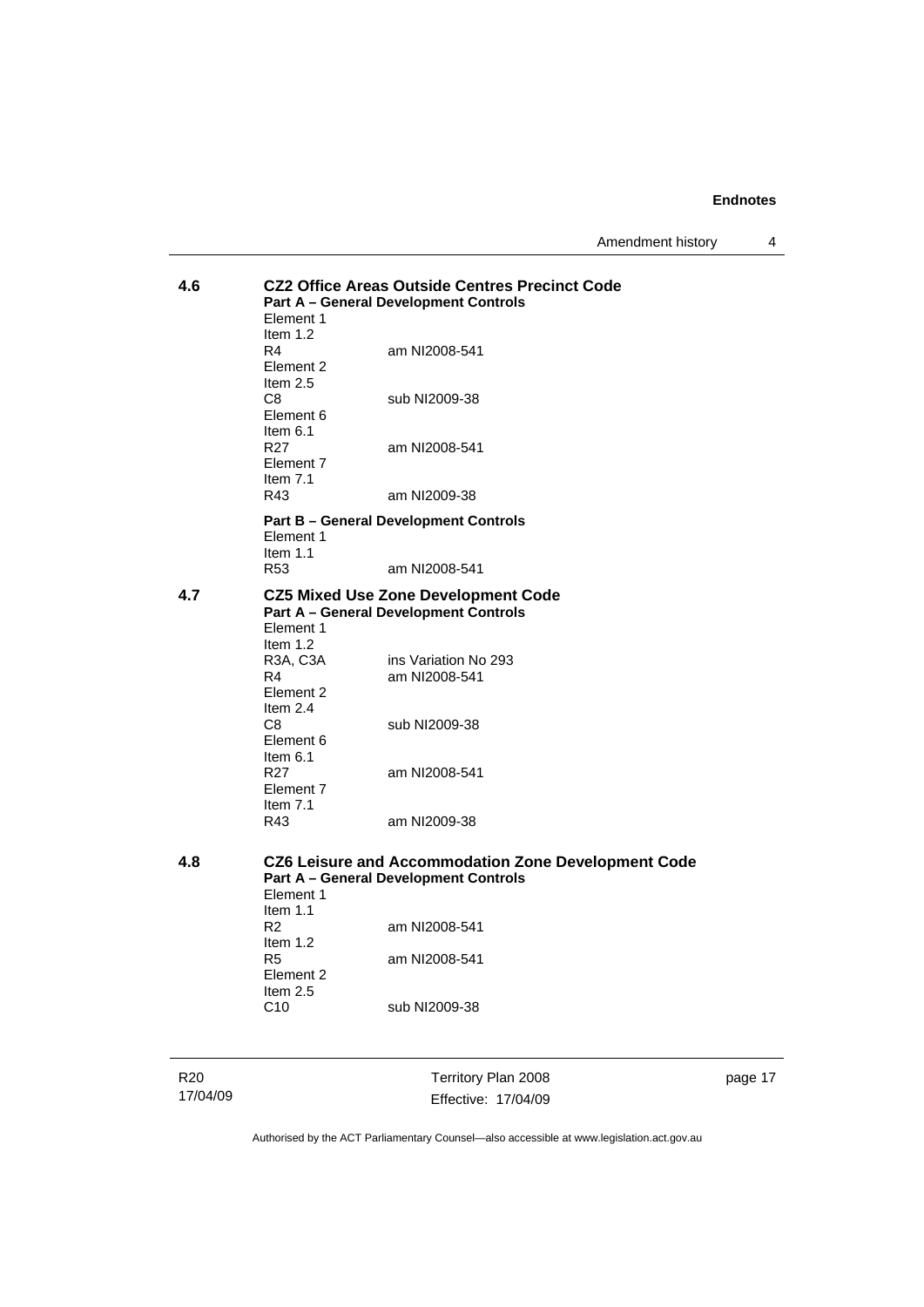4 Amendment history

|     | Element 6<br>Item $6.1$<br>R <sub>29</sub><br>Element 7<br>Item $7.1$<br>R45                         | amNI2008-541<br>am NI2009-38                                                                             |
|-----|------------------------------------------------------------------------------------------------------|----------------------------------------------------------------------------------------------------------|
|     | Element 1<br>Item 1.4 hdg<br><b>R55A</b>                                                             | <b>Part B - Site Specific Development Controls</b><br>ins Variation No 293<br>ins Variation No 293       |
| 5.1 | IZ1 - General Industrial Zone<br>Minimum Assessment Track<br>Merit<br>Prohibited Development table   | IZ1 - IZ2 Objectives and Development Tables<br>am NI2009-37<br>am NI2008-541                             |
|     | IZ2 - Mixed Use Industrial Zone<br>Minimum Assessment Track<br>Merit<br>Prohibited Development table | am NI2009-37<br>am NI2008-541                                                                            |
| 5.2 | Element 1<br>R <sub>2</sub>                                                                          | <b>Industrial Zones Development Code</b><br>Part A(2) - IZ2 - Industrial Mixed Use Zone<br>am NI2008-290 |
|     | Element 2                                                                                            | <b>Part B - General Development controls</b>                                                             |
|     | Item $2.3$<br>R <sub>11</sub> , C <sub>11</sub><br>Element 2                                         | am NI2008-590                                                                                            |
|     | Item $2.5$<br>C <sub>13</sub><br>Element 6                                                           | sub NI2009-38                                                                                            |
|     | Item 6.1<br>R38<br>Element 7                                                                         | am NI2008-541                                                                                            |
|     | Item $7.1$<br><b>R50</b>                                                                             | am NI2009-38                                                                                             |

page 18 Territory Plan 2008 Effective: 17/04/09

R20 17/04/09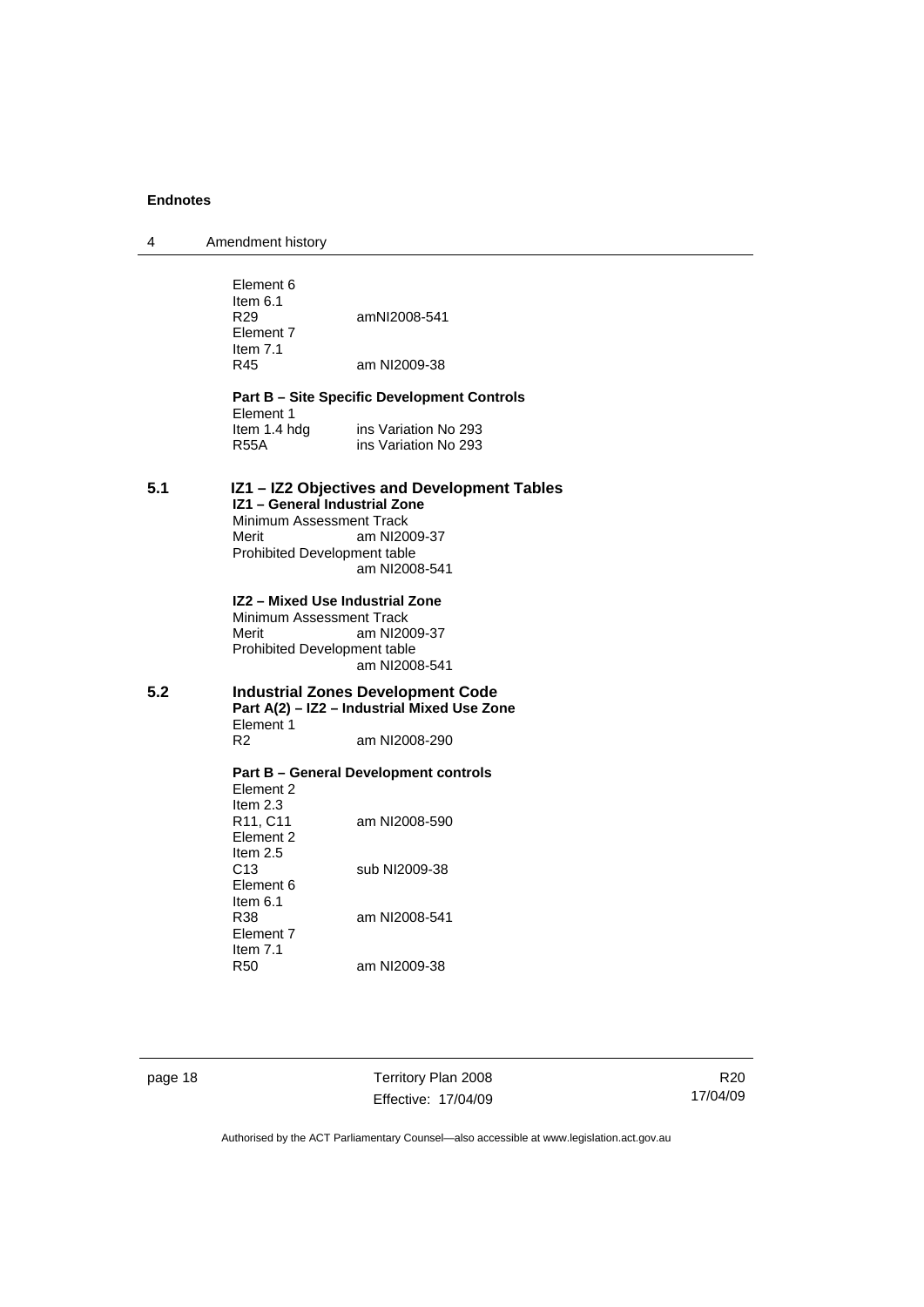Amendment history 4

- **6.1 CFZ Objectives and Development Table CFZ Community Facility Zone**  Minimum Assessment Track Merit am NI2009-37 Prohibited Development table am NI2008-541 **6.2 Community Facility Zone Development Code**
- **Part A General Development Controls**  Element 1 Item 1.3 R3 am NI2008-541 Element 2 Item  $2.3$ <br>R<sub>10</sub> R10 am NI2009-38<br>C10 sub NI2009-38 C10 sub NI2009-38<br>R11 am NI2009-38 R11 am NI2009-38<br>C11 sub NI2009-38 sub NI2009-38 Element 2 Item 2.5 C12 sub NI2009-38 Element 6 Item  $6.1$ <br>R28 am NI2008-541 Element 7 Item 7.1 R39 am NI2009-38
- **7.1 PRZ1 PRZ2 Objectives and Development Tables PRZ1 – Urban Open Space Zone**  Minimum Assessment Track Merit am NI2009-37; NI2009-99 Prohibited Development table am NI2008-541

**PRZ2 – Restricted Access Recreation Zone**  Minimum Assessment Track Merit am NI2009-37 Prohibited Development table am NI2008-541

**7.2 Parks and Recreation Zones Development Code Part B – General Development Controls**  Element 2 Item 2.3 C15 sub NI2009-38

R20 17/04/09 Territory Plan 2008 Effective: 17/04/09 page 19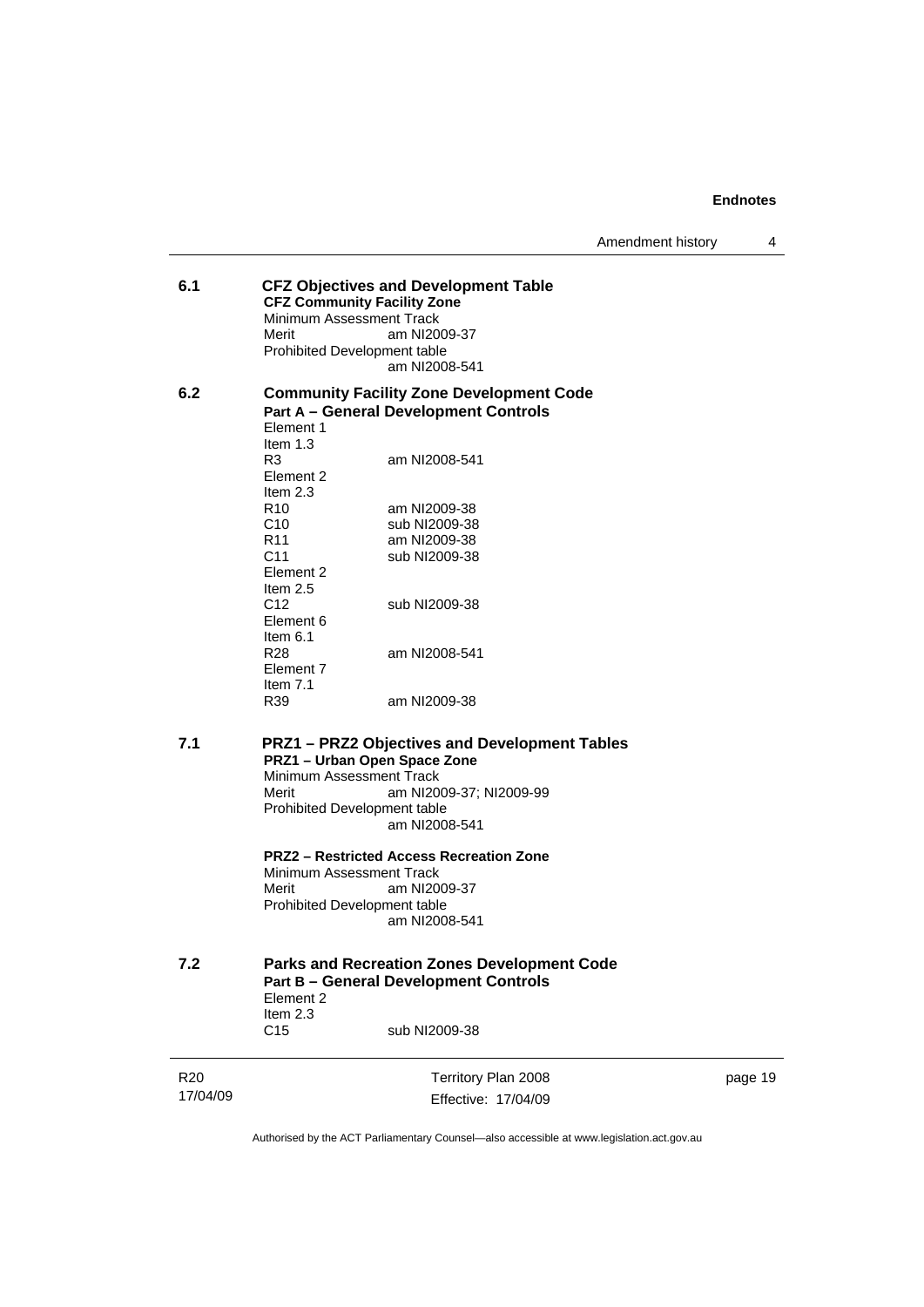| 4       | Amendment history                                                                                                                                                                                                                                                                                                                                                                                                                     |
|---------|---------------------------------------------------------------------------------------------------------------------------------------------------------------------------------------------------------------------------------------------------------------------------------------------------------------------------------------------------------------------------------------------------------------------------------------|
|         | Element 6<br>Item $6.2$<br>R32<br>am NI2008-541<br>Element 7<br>Item $7.1$<br>R43<br>am NI2009-38                                                                                                                                                                                                                                                                                                                                     |
| 8.1     | TSZ1 - TSZ2 Objectives and Development Tables<br><b>TSZ1 - Transport Zone</b><br>Minimum Assessment Track<br>Merit<br>am NI2009-37<br>Prohibited Development table<br>am NI2008-541                                                                                                                                                                                                                                                   |
|         | <b>TSZ2 - Services Zone</b><br>Minimum Assessment Track<br>Merit<br>am NI2009-37<br>Prohibited Development table<br>am NI2008-541                                                                                                                                                                                                                                                                                                     |
| 8.2     | <b>Transport and Services Zone Development Code</b><br><b>Part B - General Development Controls</b><br>Element 2<br>Item $2.3$<br>C <sub>10</sub><br>sub NI2009-38<br>Element 6<br>Item $6.2$<br>R <sub>23</sub><br>am NI2008-541<br>Element 7<br>Item $7.1$<br>R33<br>am NI2009-38                                                                                                                                                   |
| 9.1     | NUZ1 - NUZ5 Objectives and Development Tables<br>NUZ1 - Broadacre Zone Development Table<br>Minimum Assessment Track<br>Merit<br>am NI2008-541; NI2009-37; NI2009-99<br>Prohibited development table<br>am NI2008-541<br>fig 7 Symonston<br>Area 'b'<br>sub Variation No 285<br>NUZ2 - Rural Zone Development Table<br>Minimum Assessment Track<br>Merit<br>am NI2008-290; NI2009-37<br>Prohibited development table<br>am NI2008-541 |
| page 20 | Territory Plan 2008<br>Effective: 17/04/09                                                                                                                                                                                                                                                                                                                                                                                            |

R20 17/04/09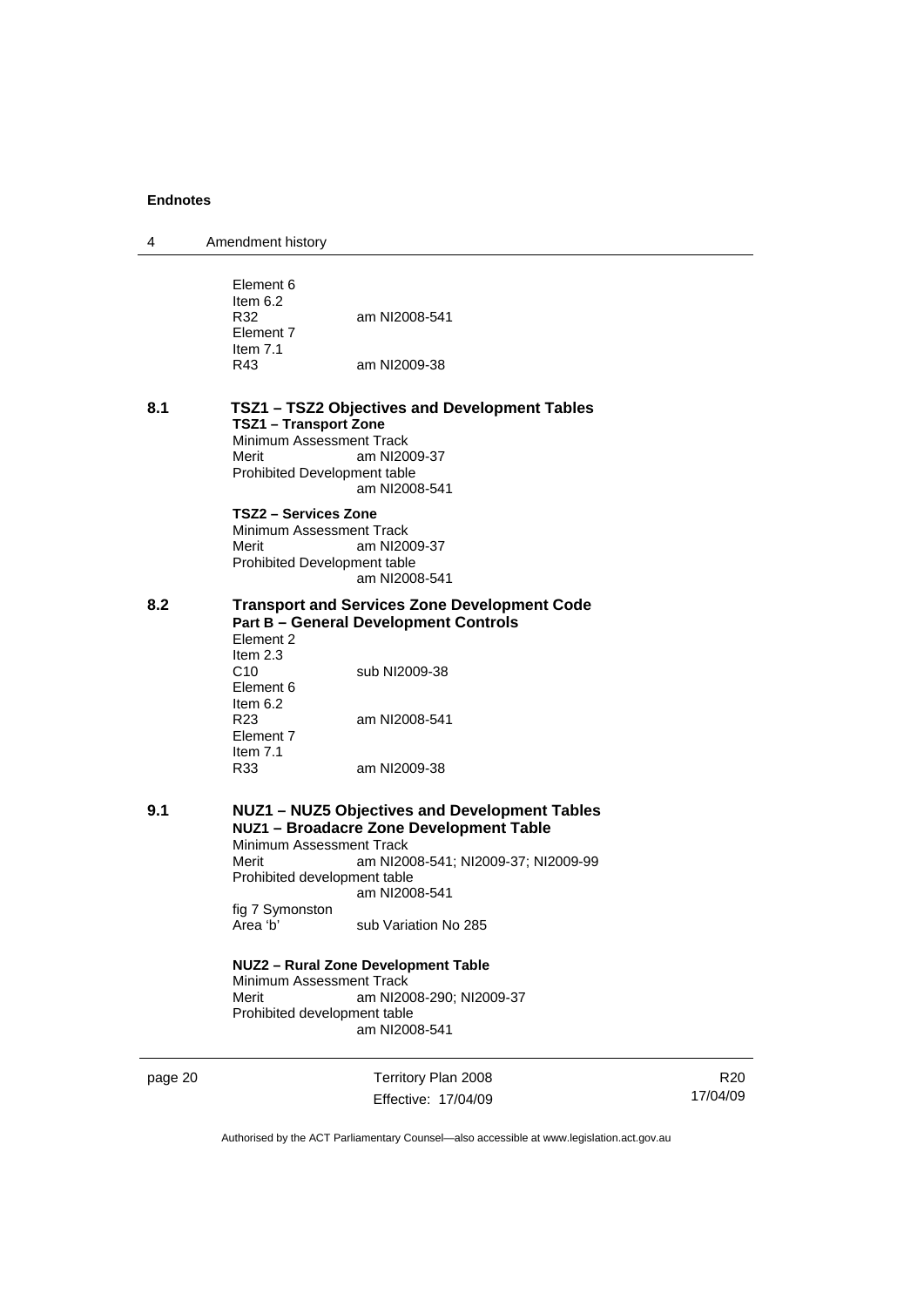Amendment history 4

R20 17/04/09 Territory Plan 2008 Effective: 17/04/09 page 21 **NUZ3 –Hills, Ridges and Buffer Zone Development Table**  Title am NI2009-37 Minimum Assessment Track<br>Merit am varia am variation No 281; NI2009-37; NI2009-99 Prohibited development table am NI2008-541 **NUZ4 –River Corridor Zone Development Table**  Minimum Assessment Track Merit am NI2009-37 Prohibited development table NI2008-541 **NUZ5 –Mountains and Bushland Zone Development Table**  Title am NI2009-37 Minimum Assessment Track Merit am NI2009-37 Prohibited development table NI2008-541 **9.2 Non-Urban Zones Development Code Part A(1) – NUZ1 – Broadacre zone**  Element 1 Item 1.1 C2 am NI2008-590 **Part B – General Development Controls**  Element 2 Item 2.3 C21 sub NI2009-38 Element 7 Item 7.1 R40 am NI2009-38 **Part C(8) – Harman Industrial Area,**<br>Jerrabomberra ins NI2008-290; re ins NI2008-290; renum as Part C(8) R4 LA **10.1 Northbourne Avenue Precinct Code Part B – General Development Controls**  Element 2 Item  $2.7$ <br>C<sub>29</sub> sub NI2009-38 Element 6 Item 6.1 R57 am NI2008-541 Element 7 Item 7.1 R73 am NI2009-38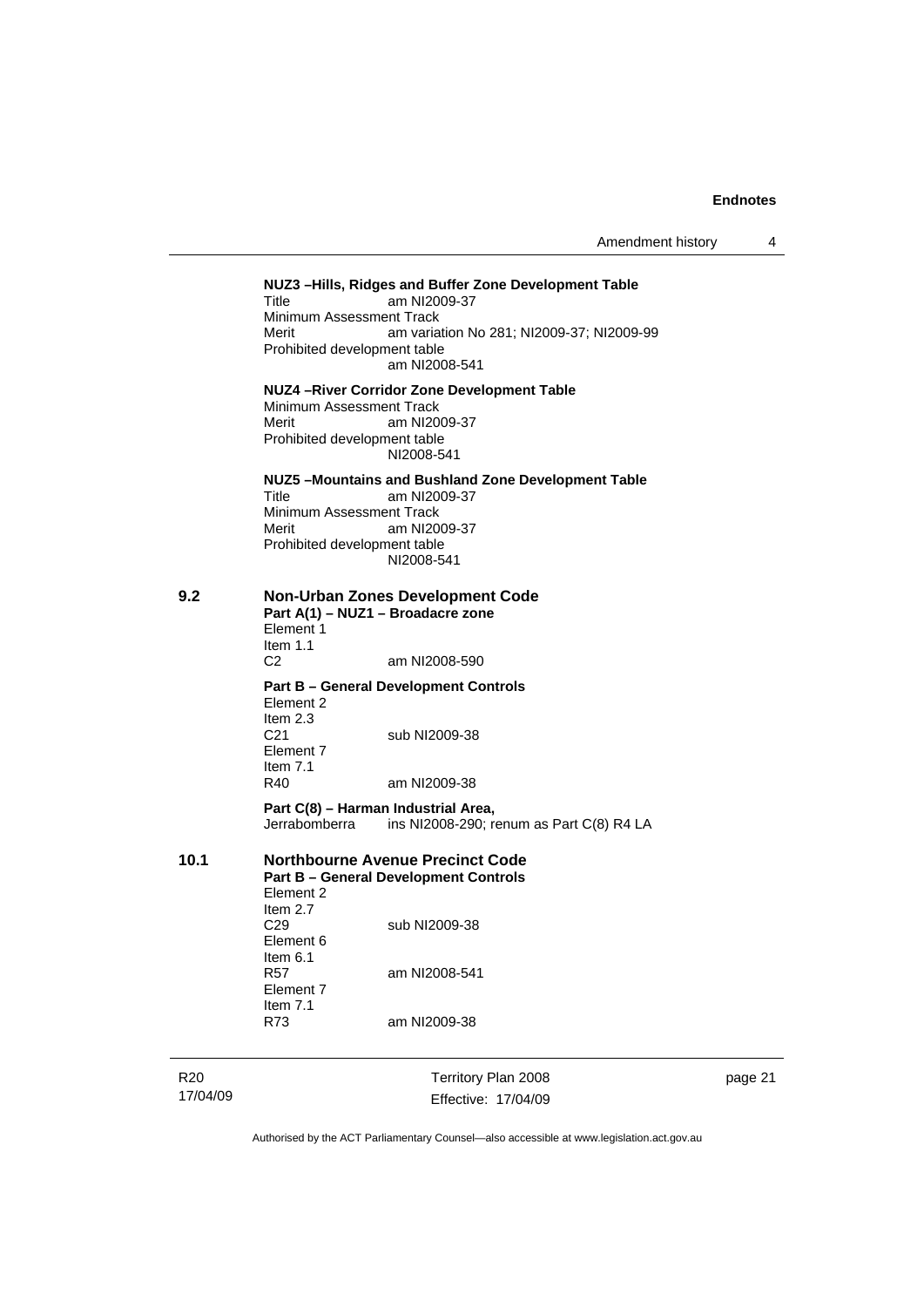| 4 | Amendment history |
|---|-------------------|
|---|-------------------|

| 10.2  | <b>Rural Villages Precinct Code</b><br>Part A - Village of Hall<br>Figure 1<br>sub NI2008-290                                                                |                                                                               |  |
|-------|--------------------------------------------------------------------------------------------------------------------------------------------------------------|-------------------------------------------------------------------------------|--|
|       | <b>Part B - Stromlo Settlement</b>                                                                                                                           |                                                                               |  |
|       | Element 5<br>C <sub>33</sub>                                                                                                                                 | am NI2028-290                                                                 |  |
|       | Part D - Uriarra Village<br>Element 2<br>Item $2.1$                                                                                                          |                                                                               |  |
|       | C50                                                                                                                                                          | sub NI2009-38                                                                 |  |
| 11.1  | 3.2.5 sch 2                                                                                                                                                  | <b>Parking and Vehicular Access General Code</b><br>am NI2008-290, NI2008-541 |  |
| 11.3  | Introduction                                                                                                                                                 | <b>Access and Mobility General Code</b><br>am NI2008-541                      |  |
| 11.4  | <b>Crime Prevention through Environmental Design General Code</b><br><b>Part A - General requirements</b><br>Element 3<br>Item $3.3$<br>C10<br>am NI2008-541 |                                                                               |  |
| 11.8  | Water Use and Catchment General Code<br><b>Part A - Conservation Catchments</b><br>Part A(2) - Policies<br>Element 2<br>Sch 2<br>am variation No 296         |                                                                               |  |
|       | <b>Part B - Water Supply Catchments</b><br>Part B(2) - Policies<br>Element 6<br>Sch 4<br>am variation No 296                                                 |                                                                               |  |
|       | Part C - Drainage and Open Space Catchments<br>Part C(2) - Policies<br>Element 11<br>Sch 6<br>am variation No 296                                            |                                                                               |  |
| 11.12 | <b>Residential Boundary Fences General Code</b><br><b>Part A - General Controls</b><br>Element 2                                                             |                                                                               |  |
|       | R1                                                                                                                                                           | am NI2008-290                                                                 |  |

page 22 Territory Plan 2008 Effective: 17/04/09

R20 17/04/09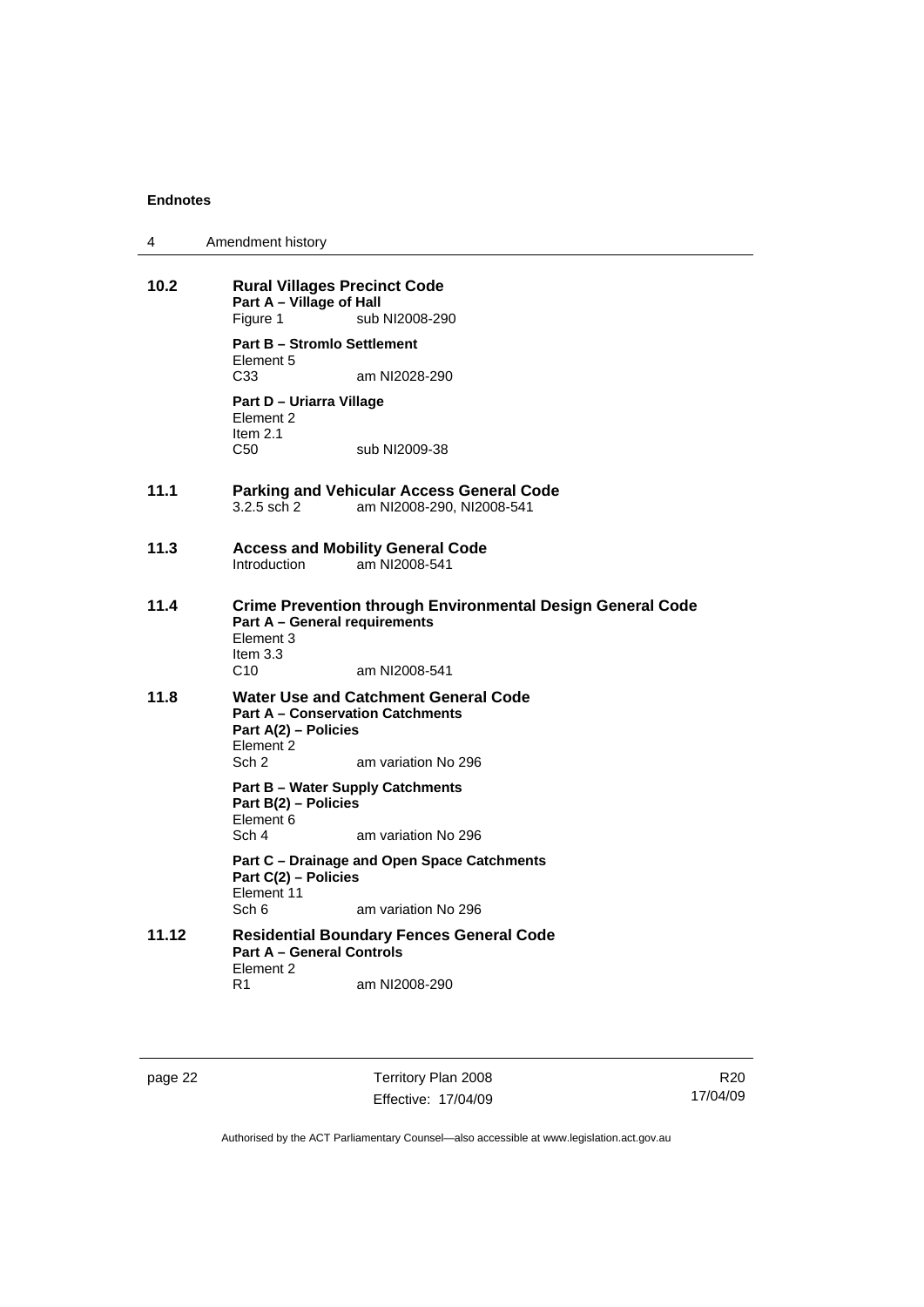Amendment history 4

| 12              | <b>Overlays</b><br>Title<br>Introduction                         | am NI2008-541<br>am NI2008-541<br>Special Requirements of the National Capital Plan               |         |
|-----------------|------------------------------------------------------------------|---------------------------------------------------------------------------------------------------|---------|
|                 | 12.1                                                             | am NI2008-290                                                                                     |         |
|                 | <b>Future Urban Areas</b><br>12.2<br><b>Precincts</b>            | am NI2008-541                                                                                     |         |
|                 | 12.6                                                             | am variation No 281                                                                               |         |
| 13              | <b>Definitions</b><br>Part A                                     | Umbrella Term Commercial Accommodation Use am<br>NI2009-37<br>def Animal husbandry ins NI2008-590 |         |
|                 |                                                                  | def Cemetery am NI2009-37<br>def Consolidation ins NI2009-37                                      |         |
|                 |                                                                  | def Guest house am NI2009-37                                                                      |         |
|                 |                                                                  | def Minor Use sub NI2008-290                                                                      |         |
|                 |                                                                  | am NI2009-99                                                                                      |         |
|                 |                                                                  | def Outdoor Recreation Facility am NI2008-541<br>def Religious associated use om NI2008-541       |         |
|                 |                                                                  | def Residential Care Accommodation am NI2009-37                                                   |         |
|                 |                                                                  | def Service station sub NI2008-590                                                                |         |
|                 |                                                                  | def Single dwelling housing reloc NI2009-37<br>def Subdivision am NI2009-99                       |         |
|                 |                                                                  | def Temporary Use sub NI2008-290                                                                  |         |
|                 | Part B                                                           | def Transport Depot om NI2009-37                                                                  |         |
|                 |                                                                  | def <b>Articulation Zone</b> ins NI2008-541<br>def Front loading block sub NI2009-99              |         |
|                 |                                                                  | def Front Zone sub NI2008-290                                                                     |         |
|                 |                                                                  | def Rear loading block sub NI2009-99                                                              |         |
| 14              | <b>Structure Plans</b>                                           | (prev 1) renum NI2008-590 R13                                                                     |         |
| 14.1            | <b>West Belconnen</b>                                            | (prev 1.1) renum NI2008-590 R13                                                                   |         |
| 14.2            | <b>Bruce Central Precinct</b><br>(prev 1.2) renum NI2008-590 R13 |                                                                                                   |         |
| 14.3            | <b>Kingston Foreshore</b><br>(prev 1.3) renum NI2008-590 R13     |                                                                                                   |         |
| 14.4            | <b>North Watson</b>                                              | (prev 1.4) renum NI2008-590 R13                                                                   |         |
| 14.5            |                                                                  | <b>Gungahlin Town Centre and Central Area</b><br>(prev 1.5) renum NI2008-590 R13                  |         |
| R <sub>20</sub> |                                                                  | Territory Plan 2008                                                                               | page 23 |

Authorised by the ACT Parliamentary Counsel—also accessible at www.legislation.act.gov.au

Effective: 17/04/09

17/04/09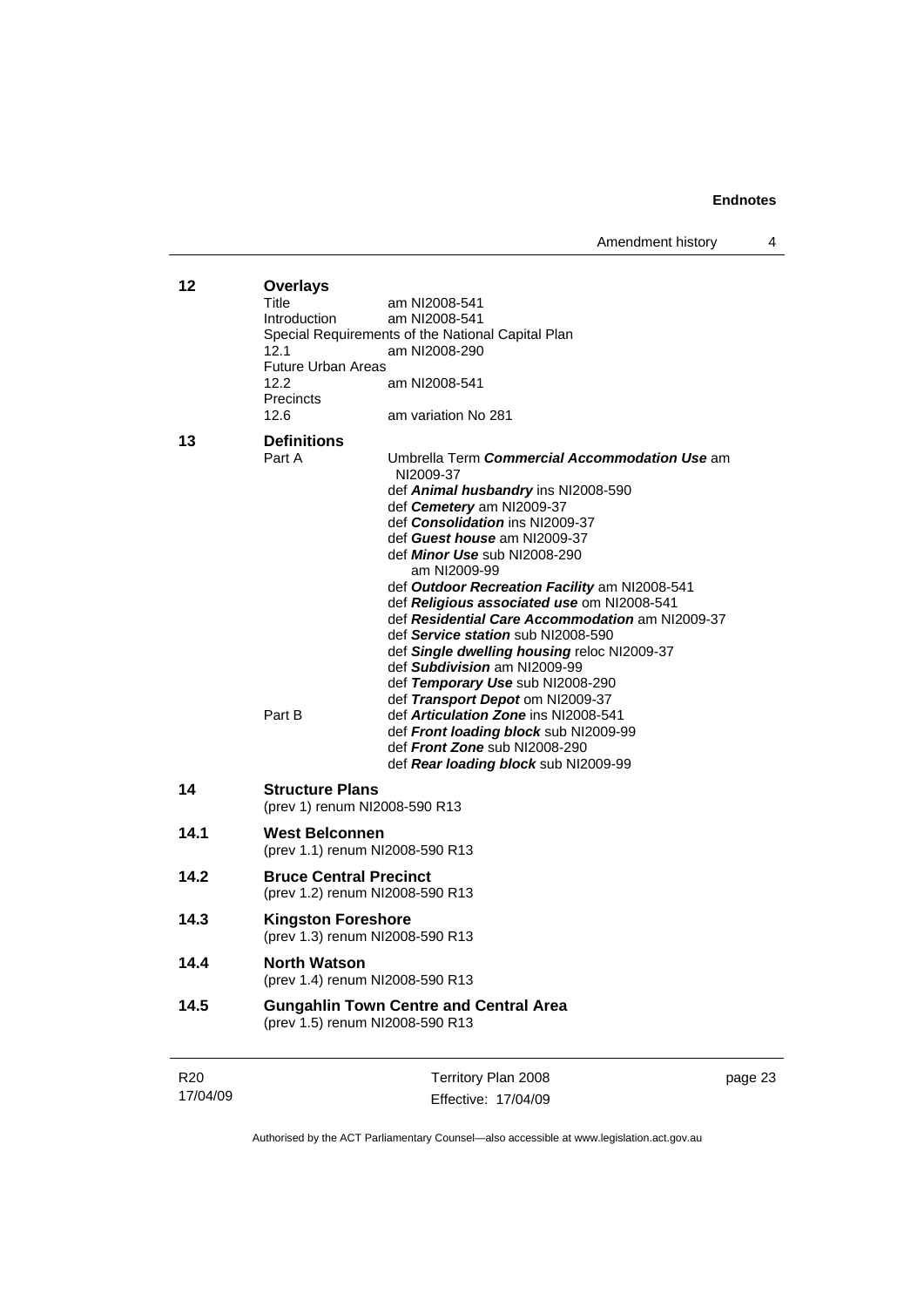| 4       | Amendment history                                                                                                                      |
|---------|----------------------------------------------------------------------------------------------------------------------------------------|
| 14.6    | <b>Gungahlin: Part of Nicholls including Gold Creek Tourist Area</b><br>(prev 1.6) renum NI2008-590 R13                                |
| 14.7    | <b>North Gungahlin</b><br>(prev 1.7) renum NI2008-590 R13                                                                              |
| 14.8    | East Gungahlin – Suburbs of Kenny, Throsby, Part Harrison and<br><b>Goorooyarroo Nature Reserve</b><br>(prev 1.8) renum NI2008-590 R13 |
| 14.9    | <b>Gungahlin - Suburb of Crace</b><br>(prev 1.9) renum NI2008-590 R13                                                                  |
| 14.10   | <b>Molonglo and North Weston</b><br>(prev 1.10) renum NI2008-590 R13<br>ins variation No 281                                           |
| 15      | <b>Concept Plans</b><br>(prev 2) renum NI2008-590 R13                                                                                  |
| 15.1    | <b>Bonner</b><br>(prev 2.1) renum NI2008-590 R13                                                                                       |
| 15.2    | Casey<br>(prev 2.2) renum NI2008-590 R13                                                                                               |
| 15.3    | Crace<br>(prev 2.3) renum NI2008-590 R13                                                                                               |
| 15.4    | Forde<br>(prev 2.4) renum NI2008-590 R13                                                                                               |
| 15.5    | <b>Macgregor</b><br>(prev 2.5) renum NI2008-590 R13                                                                                    |
| 15.6    | <b>Flemington Road Corridor</b><br>(prev 2.6) renum NI2008-590 R13                                                                     |
| 15.7    | <b>Ngunnawal 2C</b><br>(prev 2.7) renum NI2008-590 R13                                                                                 |
| 15.8    | Jacka<br>(prev 2.8) renum NI2008-590 R13                                                                                               |
| 15.9    | <b>Moncrieff</b><br>(prev 2.9) renum NI2008-590 R13                                                                                    |
| 15.10   | North Weston<br>(prev 2.10) ins variation No 281<br>renum NI2008-590 R13                                                               |
| 15.11   | <b>Coombs</b><br>(prev 2.11) ins variation No 281<br>renum NI2008-590 R13                                                              |
| page 24 | Territory Plan 2008                                                                                                                    |

Effective: 17/04/09

R20 17/04/09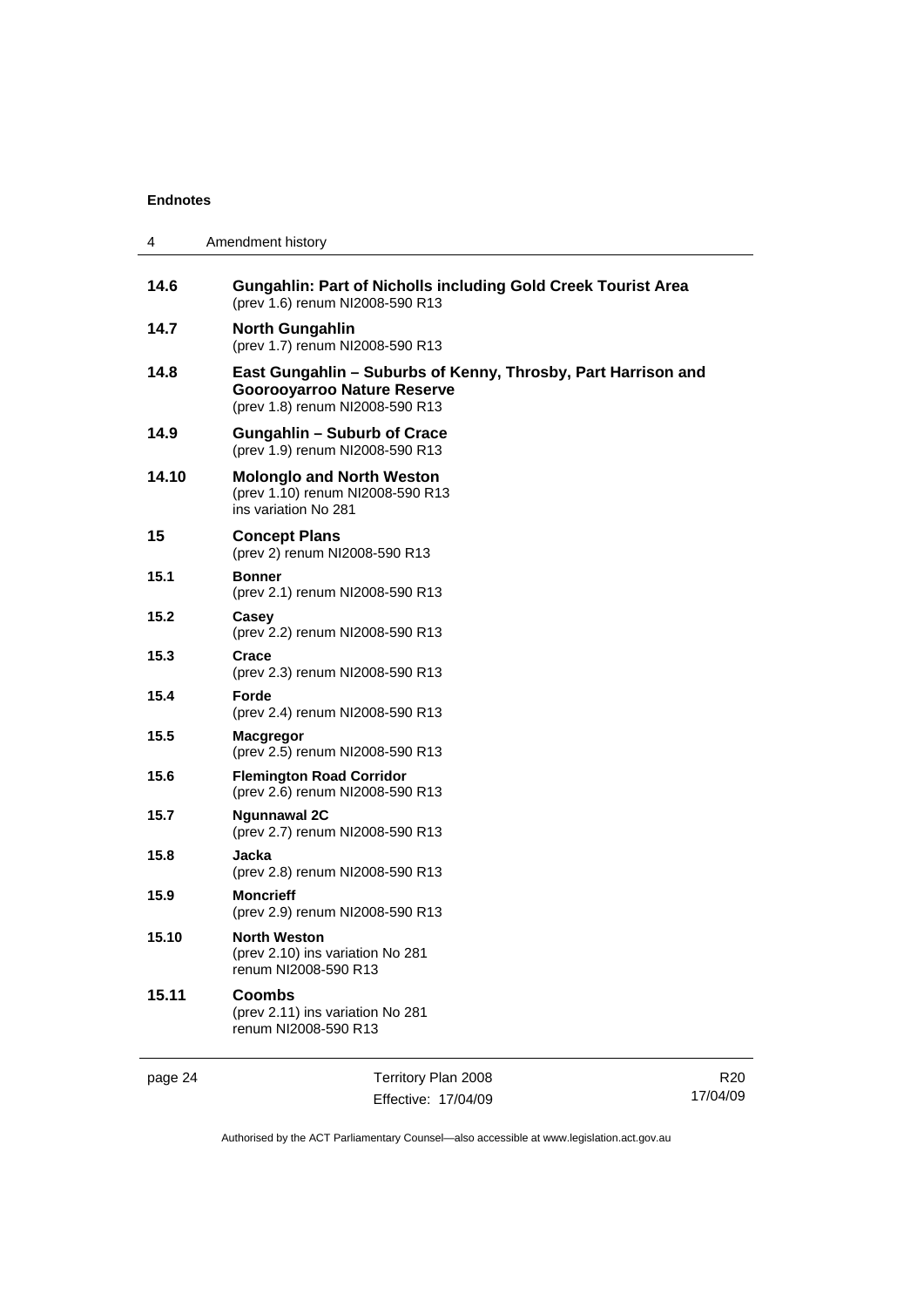#### **15.12 Wright**

(prev 2.12) ins variation No 281 renum NI2008-590 R13

#### **16 Development codes**  (prev 3) renum NI2008-590 R13

#### **16.1 Residential Subdivision Code**  (prev 3.1) renum NI2008-590 R13 am NI2009-38 **Part B – Subdivision Development Code**<br>Introduction am NI2009-38 am NI2009-38 **Part B(2) – Additional requirements that apply when an Estate**  Element 1 Item 1.4<br>C109 am NI2008-541 Element 5 Item 5.3 C130 am NI2008-541<br>C131 am NI2008-541 am NI2008-541

**5 Earlier republications** 

Some earlier republications were not numbered. The number in column 1 refers to the publication order.

Since 12 September 2001 every authorised republication has been published in electronic pdf format on the ACT legislation register. A selection of authorised republications have also been published in printed format. These republications are marked with an asterisk (\*) in column 1. Electronic and printed versions of an authorised republication are identical.

| <b>Republication</b><br>No and date | <b>Effective</b>             | Last<br>amendment<br>made by | <b>Republication</b><br>for                                         |
|-------------------------------------|------------------------------|------------------------------|---------------------------------------------------------------------|
| R <sub>1</sub><br>31 Mar 2008       | 31 Mar 2008-<br>17 Apr 2008  | not amended                  | new instrument                                                      |
| R <sub>2</sub><br>18 Apr 2008       | 18 Apr 2008-<br>5 June 2008  | NI2008-123                   | variations by<br>Variation No 285<br>(as notified in<br>NI2008-123) |
| R <sub>3</sub><br>6 June 2008       | 6 June 2008-<br>10 July 2008 | NI2008-201                   | variations by<br>NI2008-201                                         |
|                                     |                              |                              |                                                                     |

| R <sub>20</sub> |
|-----------------|
| 17/04/09        |

Territory Plan 2008 Effective: 17/04/09 page 25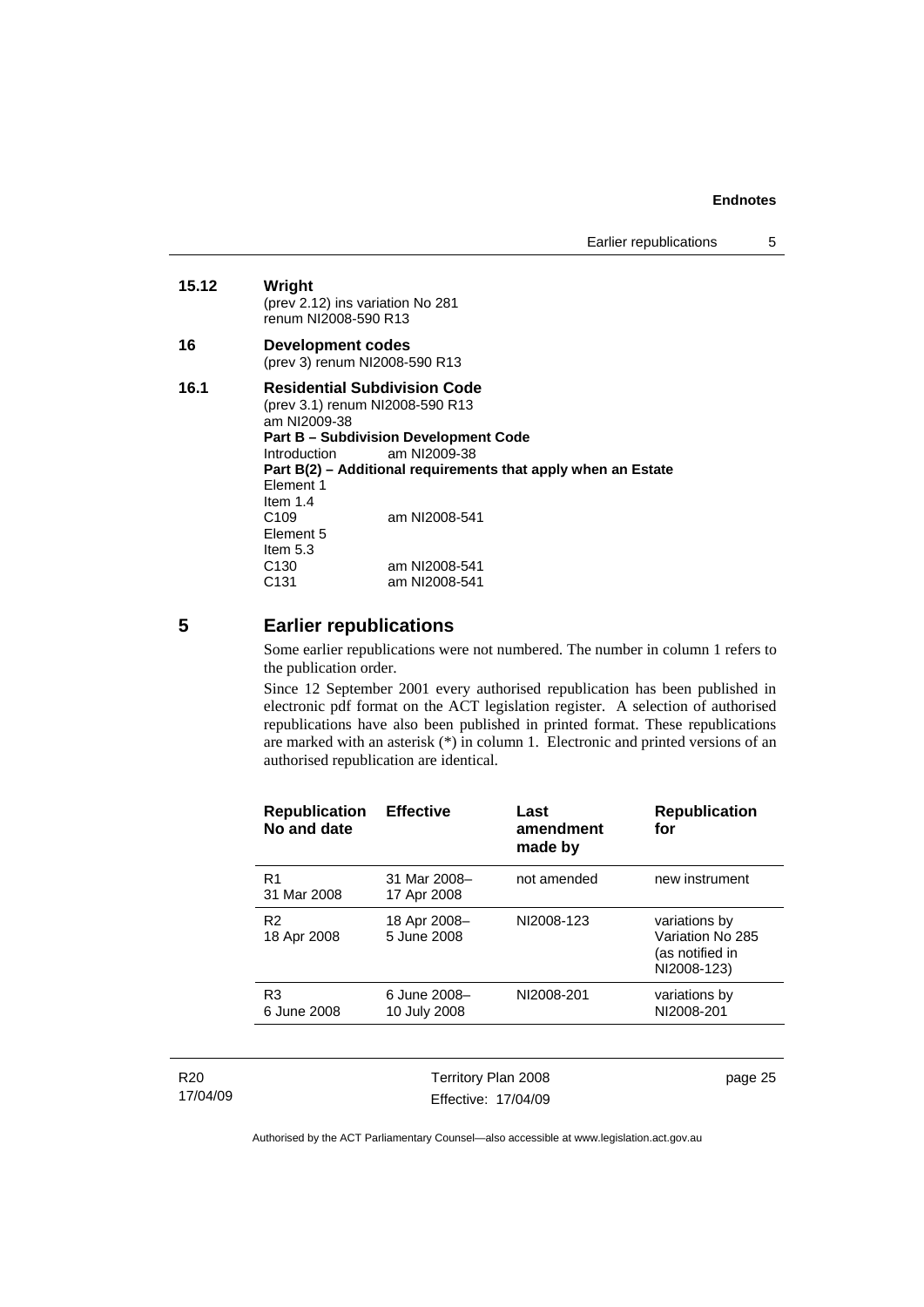| <b>Republication</b><br>No and date | <b>Effective</b>              | Last<br>amendment<br>made by | <b>Republication</b><br>for                                                                          |
|-------------------------------------|-------------------------------|------------------------------|------------------------------------------------------------------------------------------------------|
| R4<br>11 July 2008                  | 11 July 2008-<br>31 July 2008 | NI2008-290                   | variations by<br>NI2008-289 and<br>NI2008-290                                                        |
| R <sub>5</sub>                      | 1 Aug 2008-                   | NI2008-298                   | variations by                                                                                        |
| 1 Aug 2008                          | 14 Aug 2008                   |                              | NI2008-298                                                                                           |
| R6<br>15 Aug 2008                   | 15 Aug 2008–<br>28 Aug 2008   | NI2008-336                   | variations by<br>Variation No 293<br>(as notified in<br>NI2008-219),<br>NI2008-328 and<br>NI2008-336 |
| R7                                  | 29 Aug 2008-                  | NI2008-358                   | variations by                                                                                        |
| 29 Aug 2008                         | 4 Sept 2008                   |                              | NI2008-358                                                                                           |
| R8<br>5 Sept 2008                   | 5 Sept 2008-<br>30 Oct 2008   | NI2008-358                   | variations by<br>Variation No 289<br>(as notified in<br>NI2008-339)                                  |
| R <sub>9</sub>                      | 31 Oct 2008-                  | NI2008-499                   | variations by                                                                                        |
| 31 Oct 2008                         | 6 Nov 2008                    |                              | NI2008-499                                                                                           |
| R <sub>10</sub>                     | 7 Nov 2008-                   | NI2008-516                   | variations by                                                                                        |
| 7 Nov 2008                          | 20 Nov 2008                   |                              | NI2008-516                                                                                           |
| R <sub>11</sub><br>21 Nov 2008      | 21 Nov 2008-<br>11 Dec 2008   | NI2008-542                   | variations by<br>NI2008-541 and<br>NI2008-542                                                        |
| R <sub>12</sub><br>12 Dec 2008      | 12 Dec 2008-<br>18 Dec 2008   | NI2008-542                   | variations by<br>Variation No 281<br>(as notified in<br>NI2008-352)                                  |
| R <sub>13</sub>                     | 19 Dec 2008-                  | NI2008-590                   | variations by                                                                                        |
| 19 Dec 2008                         | 8 Jan 2009                    |                              | NI2008-590                                                                                           |
| R <sub>14</sub>                     | 9 Jan 2009-                   | NI2009-6                     | variations by                                                                                        |
| 9 Jan 2009                          | 15 Jan 2009                   |                              | NI2009-6                                                                                             |
| R <sub>15</sub>                     | 16 Jan 2009-                  | NI2009-17                    | variations by                                                                                        |
| 16 Jan 2009                         | 5 Feb 2009                    |                              | NI2009-17                                                                                            |

# 5 Earlier republications

page 26 Territory Plan 2008 Effective: 17/04/09

R20 17/04/09